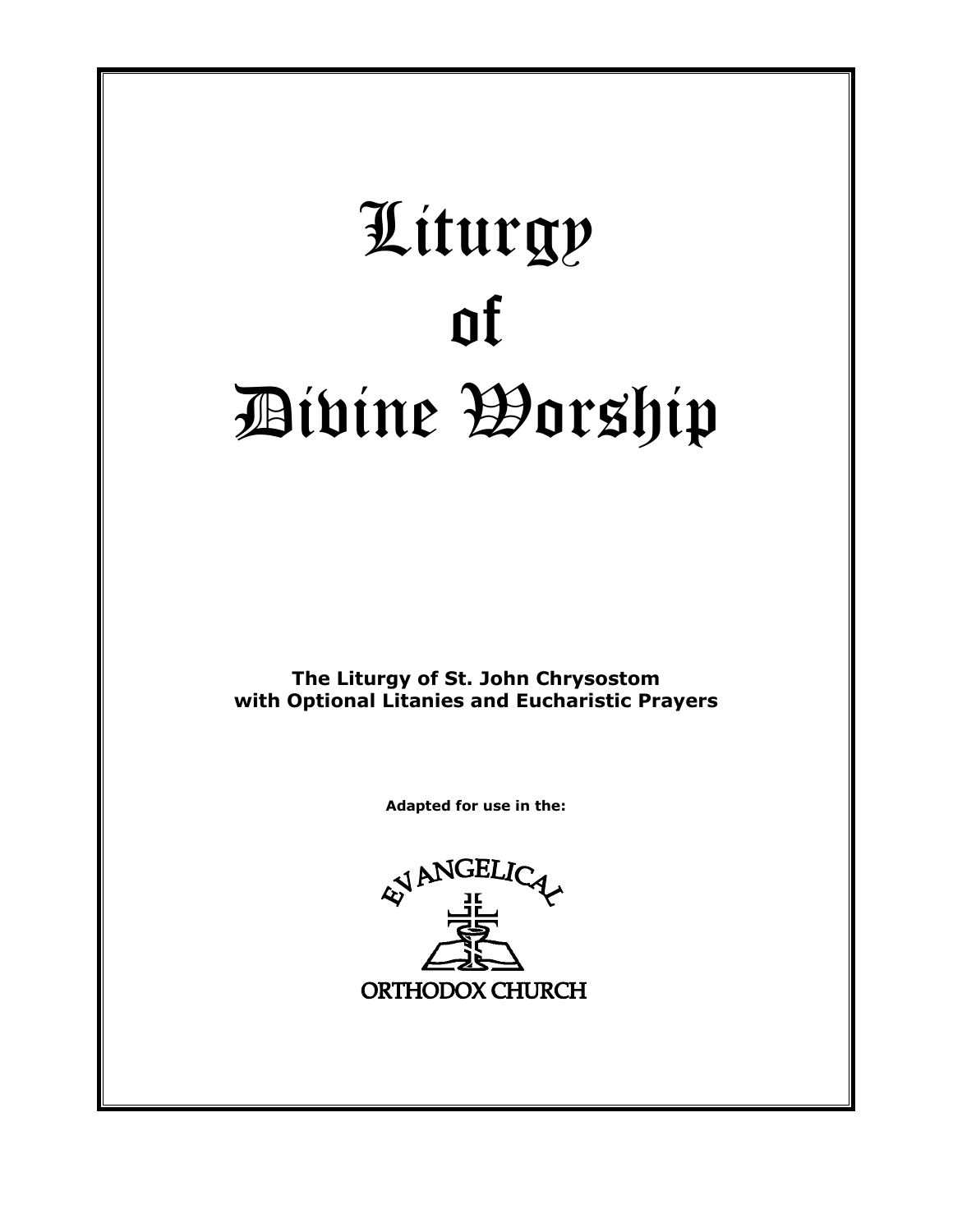## **WELCOME & PRE-SERVICE COMMENTS**

**Information on this page is inserted according to local custom.**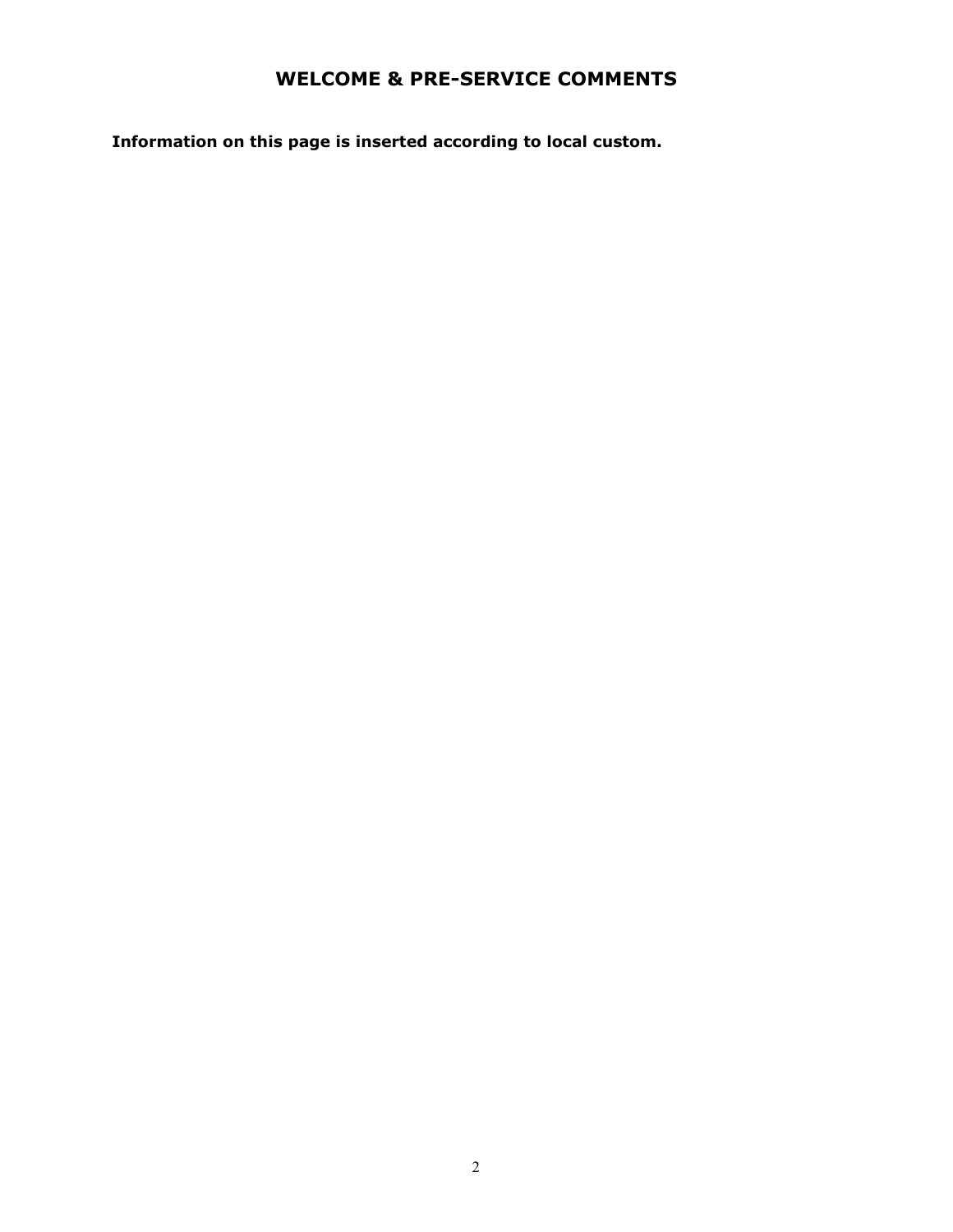## **PRAYERS OF PREPARATION BEFORE THE LITURGY**

#### **Prayers on this page are inserted according to local custom. The following may be used in part or in full.**

## **Prayer of St. John Chrysostom (abridged)**

O Lord my God, I know that I am not worthy nor sufficiently pleasing that You should come under the roof of the house of my soul for it is entirely desolate and fallen in ruin and You will not find in me a place worthy to lay Your head. But as You did humble Yourself from on high for our sake, so now humble Yourself to my lowliness. As You did deign to lie in a cavern, in a manger of beasts, so now deign to enter into the manger of my beastly soul, and into my soiled body.

As You did not disdain to enter and to eat with sinners in the house of Simon the leper, so now be pleased to enter into the house of my soul, humble and leprous and sinful. And as You did not cast out the prostitute, the sinful woman who came to touch You, so have compassion on me a sinner who comes to touch You. And as You did not abhor the kiss of her sin-stained and unclean mouth, do not abhor my mouth, worse stained and more unclean than hers, nor my stained and shamed and unclean lips, nor my still more impure tongue. But let Your Word and the fiery coal of Your most pure Body and Your most precious Blood bring me sanctification, enlightenment and strengthening of my lowly soul and body, relief from the burden of my many transgressions, protection against every action of the devil, repulsion and victory over my wicked and evil habits, death of my passions, accomplishment of Your commandments, increase of Your divine grace, and inheritance of Your kingdom.

For I do not come to You in presumption, O Christ my God, but made bold by Your unspeakable goodness which You displayed by Your incarnation, suffering, death and resurrection, lest I stray far from Your flock, O Master, and become caught by the wolf of souls. Therefore, I pray to You, O Master, for You alone are holy, sanctify my soul and body, my mind and heart, my muscles and bones. Renew me entirely. Implant the awe of You in my fleshly members and let Your sanctification never be removed from me. Be my helper and defender, guide my life in peace, and make me worthy to stand at Your right hand with all Your saints. By the prayers and supplications of Your most pure Mother, the angelic powers, and of all the saints who from all ages have been well-pleasing to You. Amen.

#### **Prayer for All Gathered** (Adapted from the Anglican service book.)

O heavenly Father, I pray for all who will be present here today: That You would grant Your mercy, grace and Divine provision to be made manifest to each of us through Your holy Word, through the prayers of the Liturgy, through our love for each other, and through the Sacred and precious Body and Blood of Jesus Christ. Save and deliver those in need. Heal those who are afflicted in mind and body. Give understanding and wisdom to all seekers of truth and defend them from all error. Strengthen and encourage the weak in faith and those who have grown weary in well doing. Help us, O Lord to worship You in spirit and in truth; to worship You in all ways that are most pleasing to You, through Christ our Lord, Who lives and reigns with You and the Holy Spirit, one God, for ever and ever. Amen.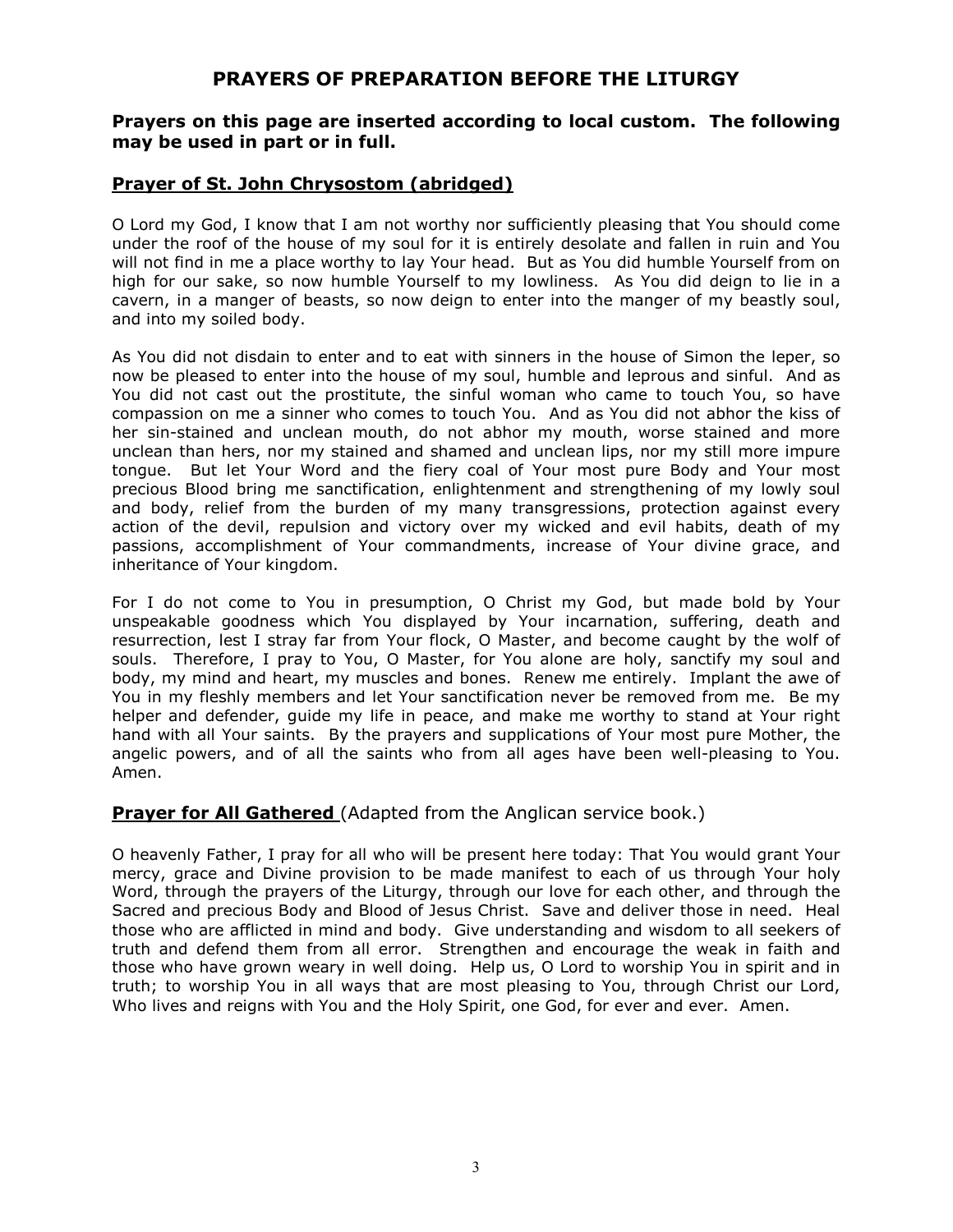## **LITURGY OF DIVINE WORSHIP**

*Gathering and preparatory rituals such as altar prayers, singing Heavenly King or other songs, Psalms, candle lighting, censing, preparing the gifts, vesting of the bishop, etc., are done according to local custom (see information on previous pages if provided).* 

## **THE LITURGY OF THE WORD**

*At the appointed time, the Priest, blessing the altar with the Gospel Book, says or sings:*

**Priest: Blessed is the Kingdom of the Father, and the Son and the Holy** Spirit, now and ever, and unto ages of ages.

**People: Amen!** 

*The Beatitudes may be said or sung here.*

| All:<br><b>Priest:</b><br>People:<br><b>Priest:</b><br>People:<br>Priest: | In Your Kingdom remember us, O Lord.<br>Blessed are the poor in spirit.<br>Theirs is the Kingdom of heaven.<br>Blessed are those who mourn,<br>They shall be comforted.<br>Blessed are the meek, |
|---------------------------------------------------------------------------|--------------------------------------------------------------------------------------------------------------------------------------------------------------------------------------------------|
| <b>People:</b>                                                            | They shall inherit the earth.                                                                                                                                                                    |
| <b>Priest:</b>                                                            | Blessed are those who hunger and thirst for righteousness,                                                                                                                                       |
| People:                                                                   | They shall be satisfied.                                                                                                                                                                         |
|                                                                           | <b>Priest:</b> Blessed are the merciful,                                                                                                                                                         |
|                                                                           | People: They shall obtain mercy.                                                                                                                                                                 |
| <b>Priest:</b>                                                            | Blessed are the pure in heart,                                                                                                                                                                   |
| People:                                                                   | They shall see God.                                                                                                                                                                              |
| <b>Priest:</b>                                                            | Blessed are the peacemakers,                                                                                                                                                                     |
| <b>People:</b>                                                            | They shall be called Sons of the Most High God.                                                                                                                                                  |
| <b>Priest:</b>                                                            | Blessed are those who are persecuted for righteousness sake,                                                                                                                                     |
| People:                                                                   | Theirs is the Kingdom of Heaven.                                                                                                                                                                 |
| <b>Priest:</b>                                                            | Blessed are you when men revile you and utter evil against you falsely on my                                                                                                                     |
|                                                                           | account,                                                                                                                                                                                         |
| People:                                                                   | Rejoice and be glad, for your reward is great in Heaven, for so men<br>persecuted the prophets who were before you!                                                                              |

*The priest prays one of the following prayers, or as led:*

**Priest:** Let us pray.

O Lord our God, whose might is beyond comparison and whose glory is beyond understanding, whose mercy is immeasurable and whose love for us is indescribable: In Your tenderness of heart, Master, look upon us and upon this house, and bestow the riches of Your mercy on us and on those who join their prayer to ours this day. For You deserve all glory, honor, and worship, Father, Son, and Holy Spirit: now and ever, and unto ages of ages. **Amen!**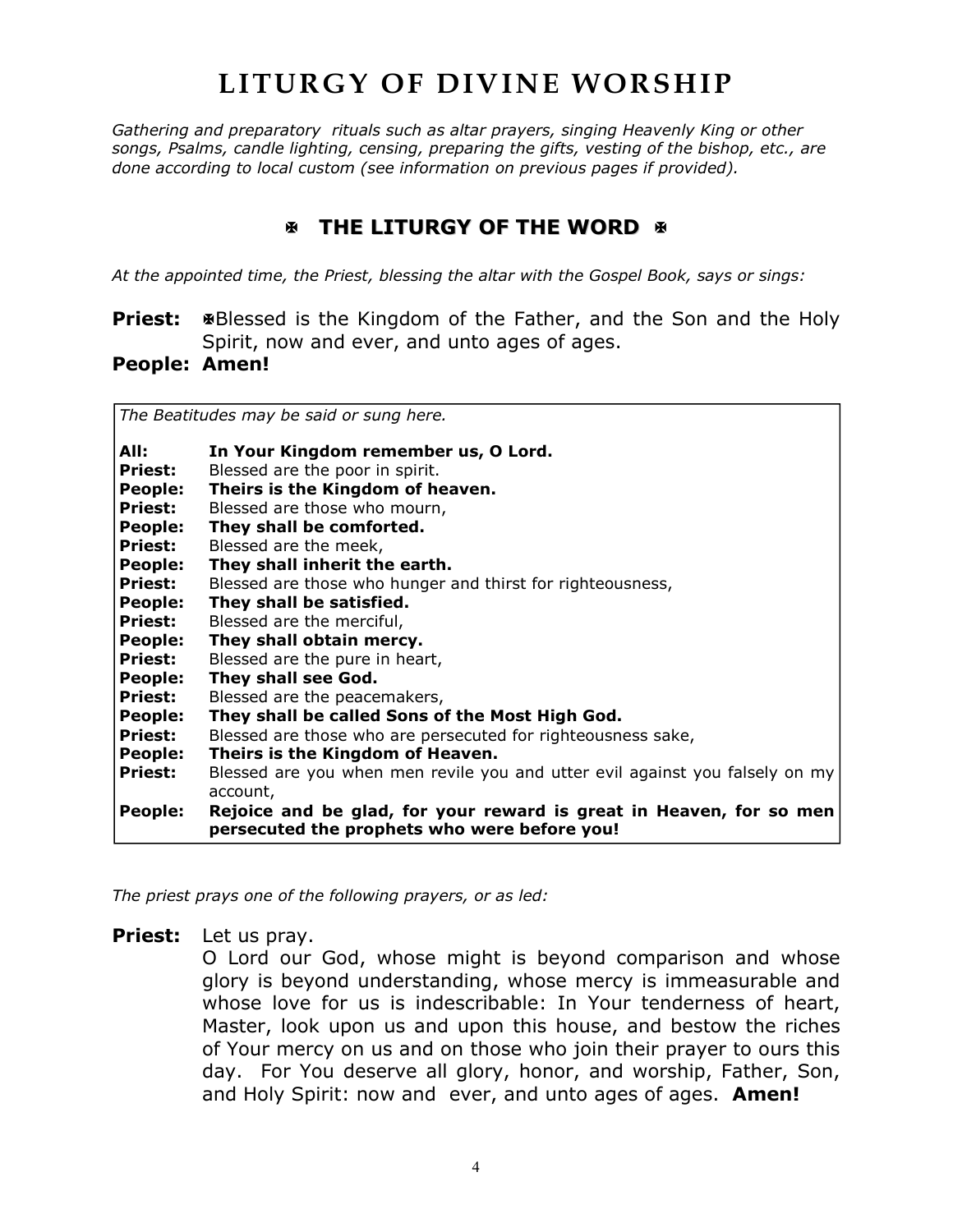- **or:** O Lord our God, save Your people and bless Your inheritance. Preserve the fullness of Your Church. Sanctify those who love the beauty of Your house; glorify them in return by Your divine power, and forsake us not who put our hope in You. For Yours is the majesty, and Yours is the Kingdom and the power and the glory: of the Father, and of the Son, and of the Holy Spirit, now and ever and unto ages of ages. **Amen!**
- **or:** You who have granted us grace to pray together in harmony, and who promised that when two or three are gathered together to call upon Your Name You will give what they ask: Do now fulfill what we Your servants ask, so far as is good, granting us in this world the knowledge of Your truth, and in the world to come eternal life. For You are good, O our God, and You love mankind, and we send up glory to You, to the Father, and to the Son, and to the Holy Spirit; Now and ever and unto ages of ages. **Amen!**

## **LITTLE ENTRANCE**

**Deacon:** The Lord has built a house He has set a table. He has invited us to participate in a royal feast and walk in the way of wisdom. Let us enter with full attention! (*or simply*: Wisdom! Let us attend!)

*Ps. 95 or some other Call to Worship song may be sung here if there is to be a procession of the Gospel Book from the back. During the song, those involved in the procession make their way to the back and either continue to process and place the Gospel Book on the podium or altar, or wait until the Trisagion to do so. Any theme verses for the day (Troparion/Collect) may be said or sung before the Trisagion as well.* 

*A Trisagion Hymn is sung. If not done before, the Gospel Book can be processed here and placed on the podium or returned to the altar. When the song is finished, the Priest gives the greeting:*

## **GREETING, SCRIPTURE, & SERMON**

## **Priest: Priest:** Peace be with you! **People: And also with you!**

*The Deacon calls all to be seated. Passages from the Old and New Testaments are read. The passages may be introduced according to local custom. A hymn(s) may be sung after each scripture. Before each reading the introducer or reader says:*

**Reader**: The reading is from…

*Reads Scripture and then returns to seat quietly or first says:*

The Word of the Lord. **People: Thanks be to God**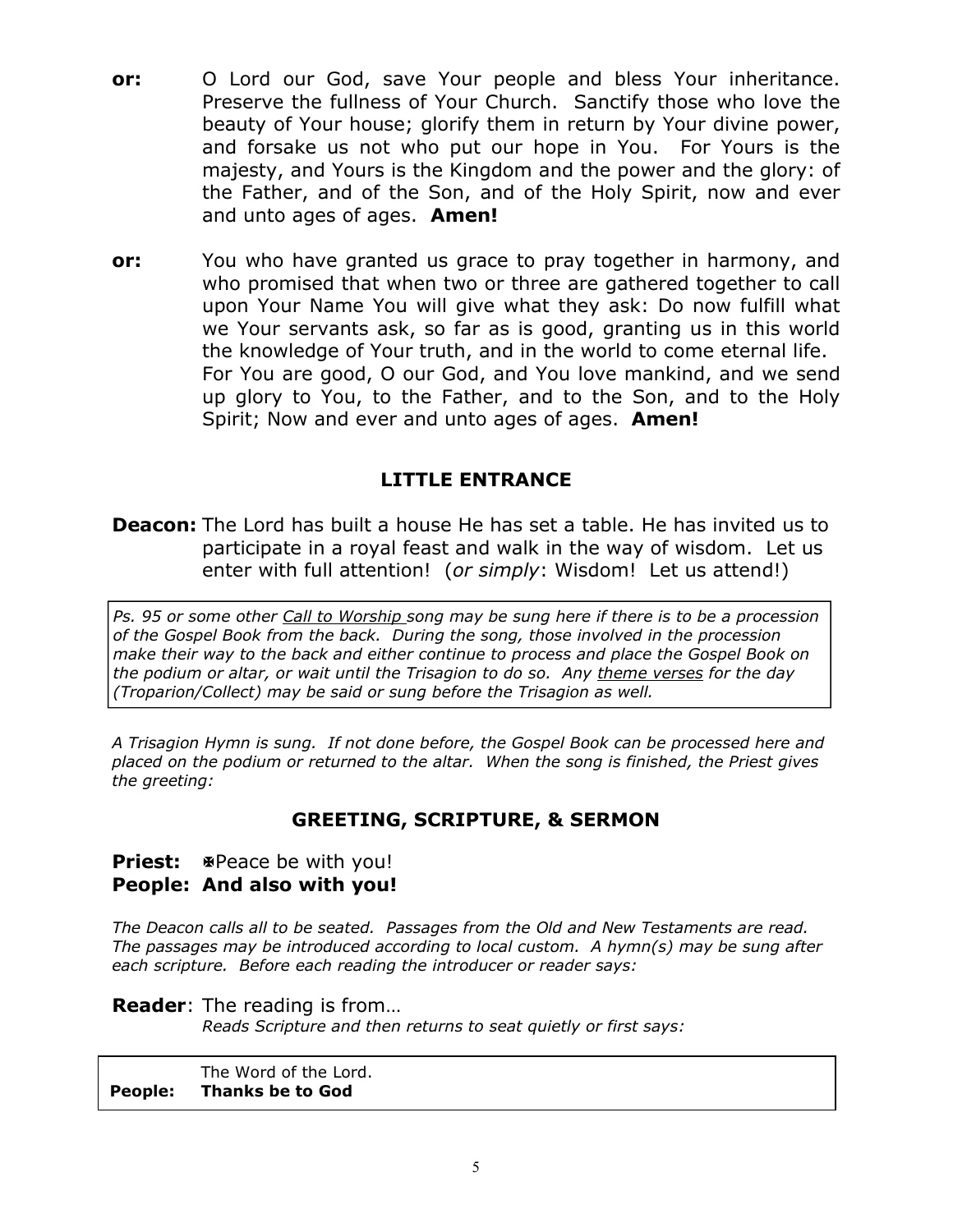*The Gospel may be introduced. The Deacon calls all to rise.**An alleluia chorus is sung as the Gospel is censed (and brought in the midst of the people if not already there).*

*Then the Priest may pray:*

In Your love for mankind, Master, flood our hearts with the spotless light of Your divine wisdom and open the eyes of our minds that we may grasp the message of Your Good News. Instill within us an awe for Your blessed commandments, so that, overcoming all the cravings of our flesh, we may enter into a spiritual way of life, pleasing You in all our thoughts and actions. For You are the enlightenment of our souls and bodies, Christ our God, and we give glory to You, Your eternal Father, and Your all-holy, good, and life-giving Spirit: now and forever, and unto ages of ages. **Amen.**

May God, through the prayers of the holy, glorious, and all-laudable Apostle and Evangelist \_\_\_\_\_\_\_\_\_\_, enable me/you to proclaim the glad tidings of the gospel of His beloved Son, our Lord Jesus Christ. **Amen.**

**Deacon:** Wisdom, let us give our attention to the Holy Gospel! **Priest:** *Priest:* **Priest: Priest: People: And to your spirit.**

**Priest:** The Holy Gospel of our Lord Jesus Christ, according to St.

### \_\_\_\_\_\_\_. **People: Glory to You, Lord Christ!**

*Gospel is Read, then:* **Priest:** The Word of the Lord! **People: Thanks be to God!**

*The alleluia chorus or a Doxology is sung (as the Gospel Book is reverenced if it is the local custom), then all are seated and the Homily is given.* 

## **INTERCESSIONS**

*After the Homily, any special services for the day may be inserted, then the following litany is spoken. Optional Litanies can be found beginning on page 17.*

**Deacon:** Let us rise and in peace let us pray to the Lord.

**People: Lord, have mercy.**

- **Deacon:** For the peace and unity of the One Holy Catholic and Apostolic Church, let us pray to the Lord.
- **People: We so pray for the One Holy Catholic and Apostolic Church.**
- **Deacon:** For all whom You have raised up in the care of Your flock, especially our own Bishop *N.*, our own priest(s) *N.*, and our own deacon(s) *N.*; for all bishops, priests, deacons, and saints in every place; for every order of the Evangelical Orthodox Church and the One, Holy, Catholic, and Apostolic Church, let us pray to the Lord.
- **People: We so pray for all servants of Jesus Christ.**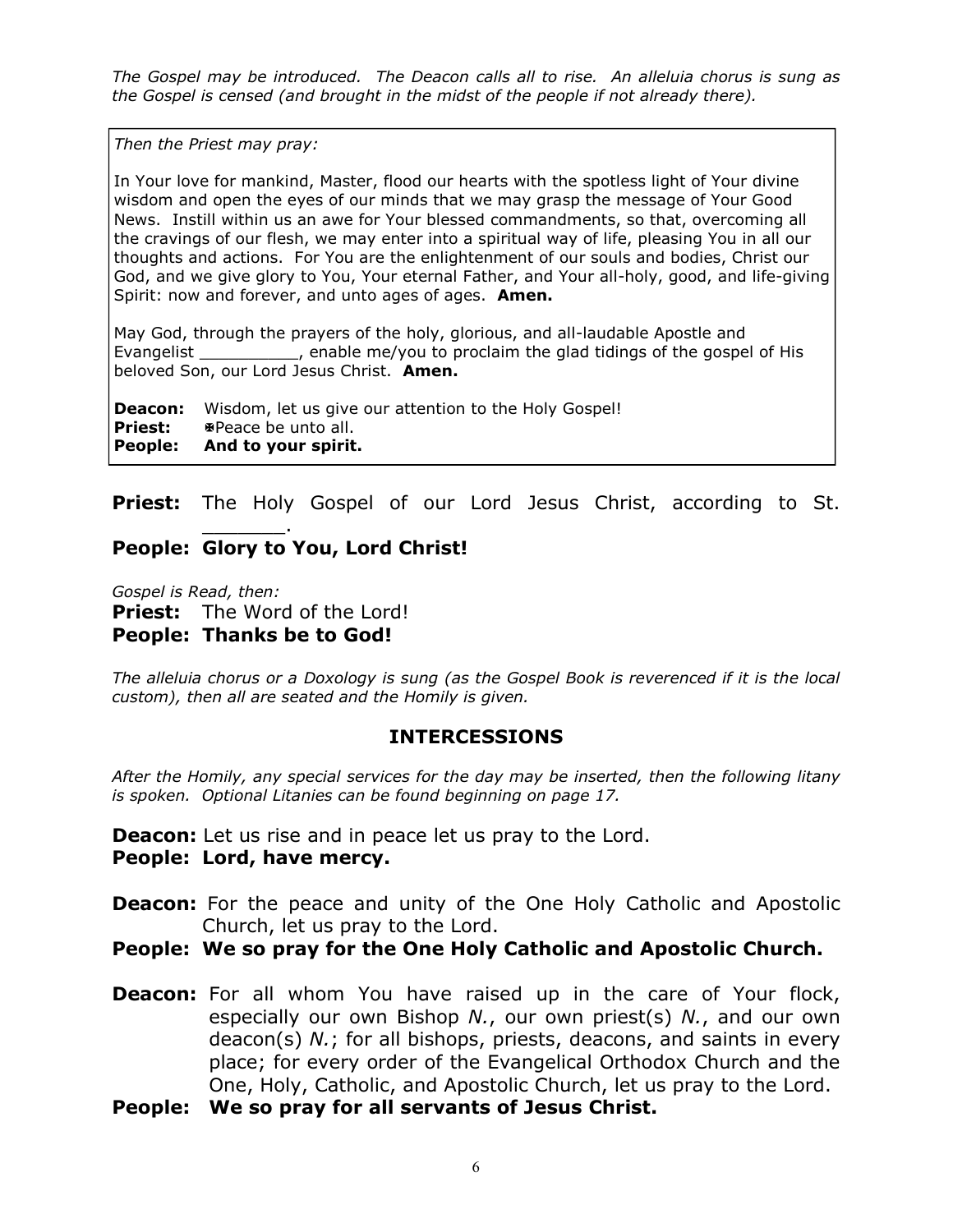- **Deacon:** For our nation and all the nations of the world; For our own national leaders\_\_\_\_\_\_\_\_\_\_\_\_, and the leaders of other nations; for all public servants, and for our armed forces: that they would all zealously promote justice and the common good, granting them peaceful times, that we, in their tranquility, may lead a calm and peaceful life in all godliness and holiness, let us pray to the Lord.
- **People: We so pray for all leaders.**
- **Deacon:** For those who travel by land, air, and sea; for the city in which we dwell, \_\_\_\_\_\_\_\_\_\_\_\_\_\_\_, for every city and country and for the faithful dwelling in them, let us pray to the Lord.
- **People: We so pray for our city, for travelers, and for the faithful.**
- **Deacon:** For seasonable weather, for an abundance of the fruits of the earth, and for the wisdom and liberality to be good and benevolent stewards of all God's provisions, let us pray to the Lord.
- **People: We so pray for abundant provisions and the unselfish use of them.**
- **Deacon:** For all those who walk in darkness, that they may come to Christ, the Light, let us pray to the Lord.
- **People: We so pray for all those in darkness.**
- **Deacon:** For orphans and children of broken homes; for the unborn and the unwanted; for those exiled and in prison for the true faith; for the homeless and the hungry; for the physically and mentally ill; and for the aged and infirm, let us pray to the Lord.
- **People: We so pray for the suffering and neglected.**
- **Deacon:** For our own parish, the same of the state in our set of the state in our marriages; for the preservation of our families and homes; for mercy and protection for our youth; for strength, hope, and courage for those who are not married; that nourished with the Eucharist, we may all mature to the full stature of Christ, let us pray to the Lord.
- **People: We so pray for our parish and each of her faithful.**
- **Deacon:** For… *(special prayer requests are offered here either spontaneously or using information written down for the deacon beforehand)*, also remembering our visitors, catechumens, penitents, and all seekers of truth, Help us, save us, have mercy on us and keep us, O God, by Your grace.
- **People: Lord, have mercy on us all.**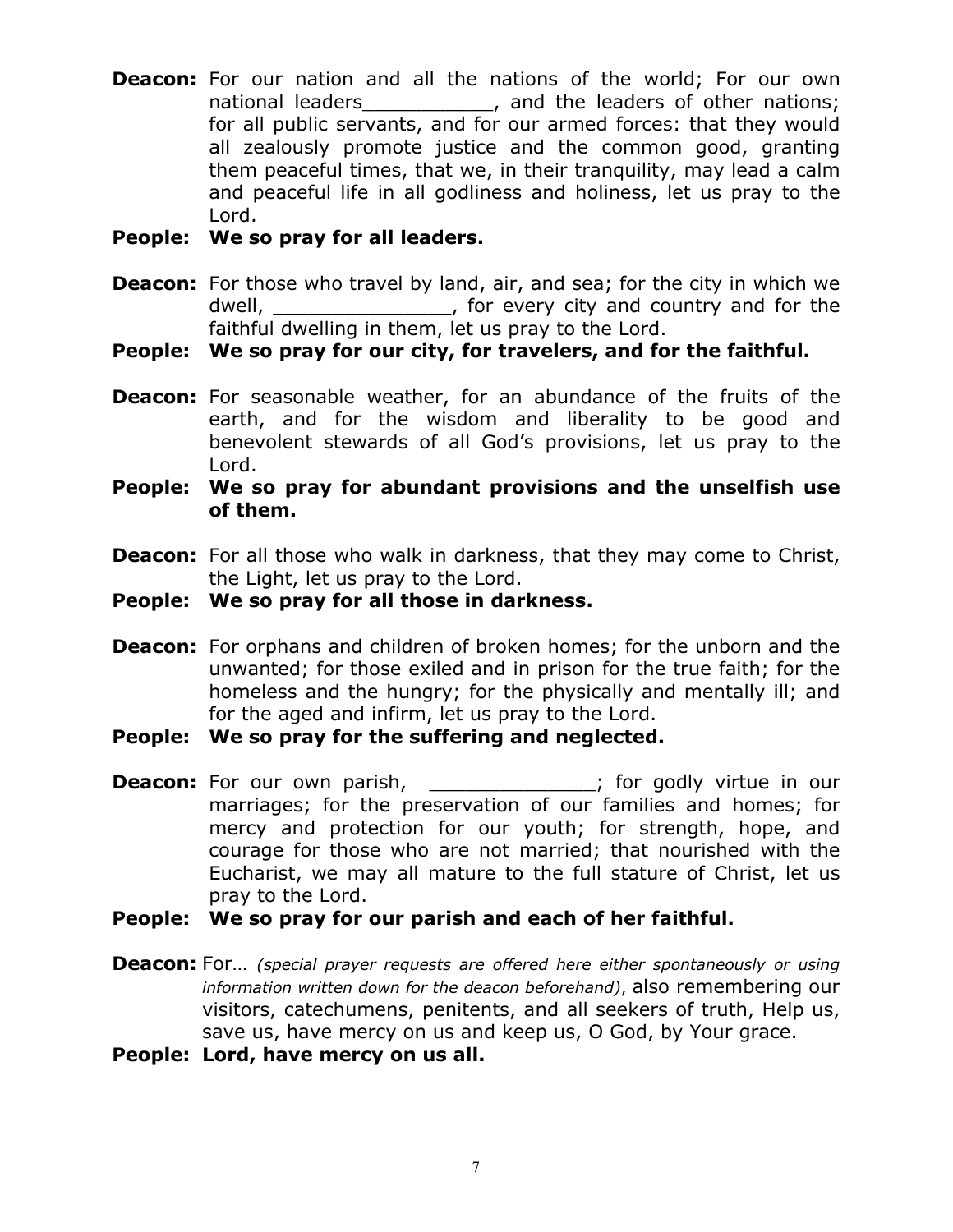- **Deacon:** For the soon coming of our Lord Jesus Christ, let us pray to the Lord.
- **People: Even so, Lord Jesus, come quickly, and grant us to be found faithful when you come.**
- **Priest:** And now, enable us to worship You blamelessly in awe and love, and share in Your holy mysteries without condemnation, and make us worthy of Your heavenly kingdom. That guarded always by Your might we may ascribe glory unto You: to the Father, and to the Son, and to the Holy Spirit, now and ever and unto ages of ages.

**People: Amen.**

## **EXTHE LITURGY OF THE FAITHFUL EXT**

## **GREAT ENTRANCE, PEACE, & CREED**

*As a Great Entrance hymn(s) is sung, the gifts are processed to the altar and prepared according to local custom. When the song is finished the Priest continues:*

## **Priest: Priest:** Priest: **Priest:** Peace be with you!

## **People: And also with you.**

#### **Deacon:** The Holy Apostle Paul called the members of the Church to examine themselves in order that they not partake of the Lord's body and blood in an unworthy fashion. Our Savior also said, "If you are offering your gift at the altar and there remember that your brother has something against you, leave your gift at the altar and go be reconciled with your brother, then come and offer your gift."

**Deacon:** Let us love one another that we may make our offering in peace and with one mind confess: The Father, The Son, and The Holy Spirit! The Trinity, one in essence and undivided!

**People: I will love You O Lord my strength! The Lord is my firm foundation, my refuge and my deliverer. Priest:** We are a reconciled people! God the Father has reconciled us to Himself through

Jesus Christ our Lord.

**People: We are also reconciled to each other as we walk in the light together.**

**Deacon:** Let us share the sign of peace. *Done according to local custom, then:*

| <b>Deacon:</b> Is |                          | church at peace? |
|-------------------|--------------------------|------------------|
|                   | People: We are at peace! |                  |

**Deacon:** Christ is in our midst! **People: He is and ever shall be!**

**Deacon:** Let us confess our Faith in the words of the Nicene Creed.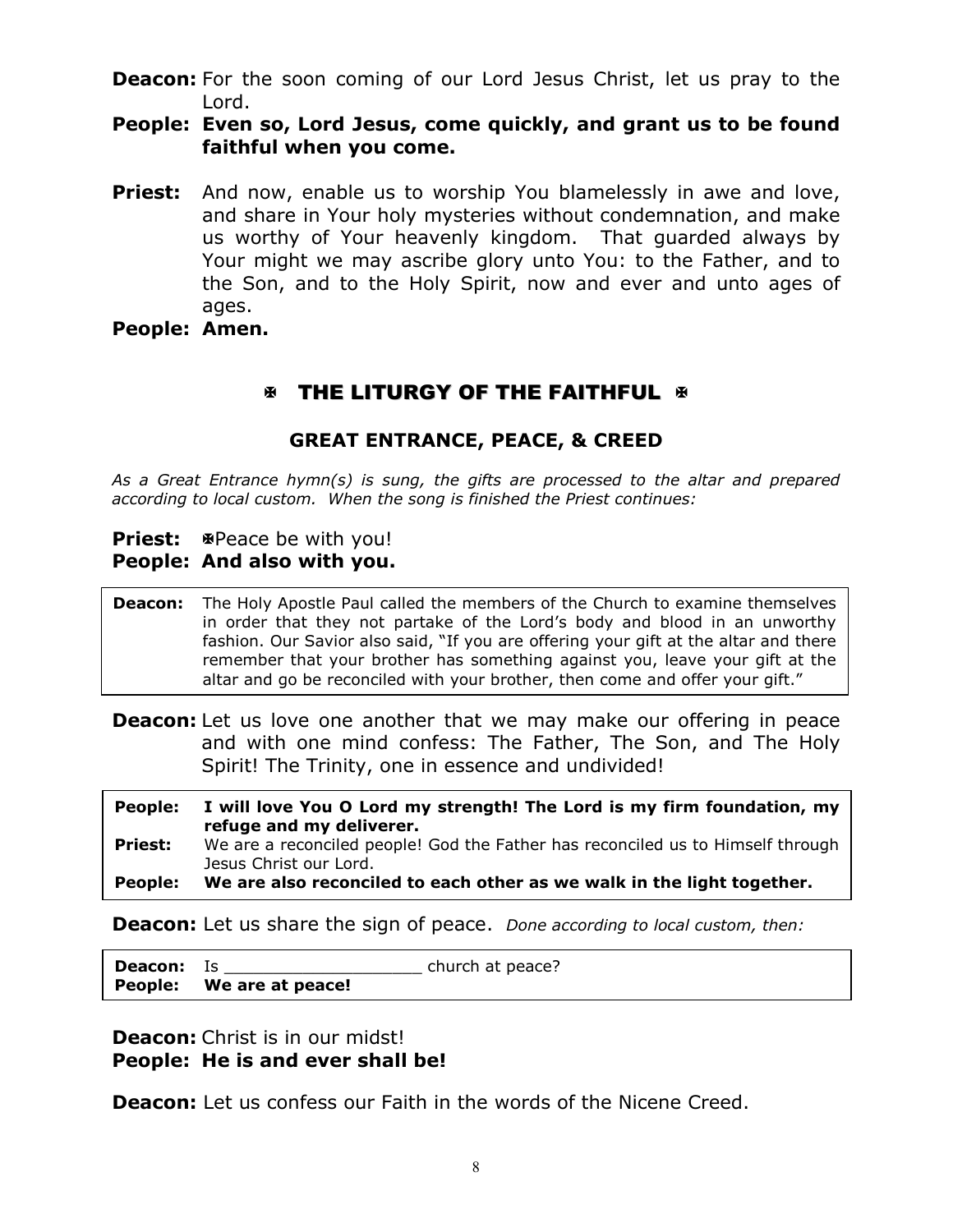- **We believe in one God, the Father almighty, maker of heaven and earth, and of all things visible and invisible.**
- **And in one Lord Jesus Christ, the only begotten Son of God, begotten from the Father before all time; Light of Light, true God of true God, begotten, not created, consubstantial with the Father, through Whom all things came into being; Who for us all, and because of our salvation, came down from heaven and was made flesh by the Holy Spirit and the Virgin Mary, and became man. He was crucified for us under Pontius Pilate, and suffered and was buried, and rose on the third day according to the Scriptures, and ascended into heaven, and sits at the right hand of the Father, and will come again with glory to judge the living and the dead! His kingdom shall have no end.**
- **And in the Holy Spirit, the Lord and giver of life, Who proceeds from the Father, Who is worshipped and glorified together with the Father and the Son, Who spoke through the prophets; and in One, Holy, Catholic, and Apostolic Church. We confess one baptism for the remission of sins. We look forward to the resurrection of the dead, and the life of the world to come. Amen!**

## **ANAPHORA & GREAT THANKSGIVING**

*Optional Euchatistic Prayers can be found beginning on page 20.*

- **Deacon:** Let us stand with dignity! Let us stand in awe! And in the peace of Christ, let us with full attention and gratitude lift up our lives and offer them in the holy bread and wine.
- **People: A gift of peace! A sacrifice of praise.**
- **Priest:**  $\text{#The area of our Lord Jesus Christ, the love of God the Father,$ and the communion of the Holy Spirit be with you all!
- **People: And with your spirit.**
- **Priest:** Let us lift up our hearts!
- **People: We lift them up to the Lord.**
- **Priest:** Let us give thanks to the Lord!
- **People: It is fitting and right to worship the Father, and the Son, and the Holy Spirit: the Trinity one in essence and undivided.**
- **Priest:** It is fitting and right to sing to You, to praise You, to give thanks to You, to worship You in every place of Your dominion; for You are God, beyond description, beyond understanding, invisible, incomprehensible, always existing, always the same; You and Your only-begotten Son and Your Holy Spirit!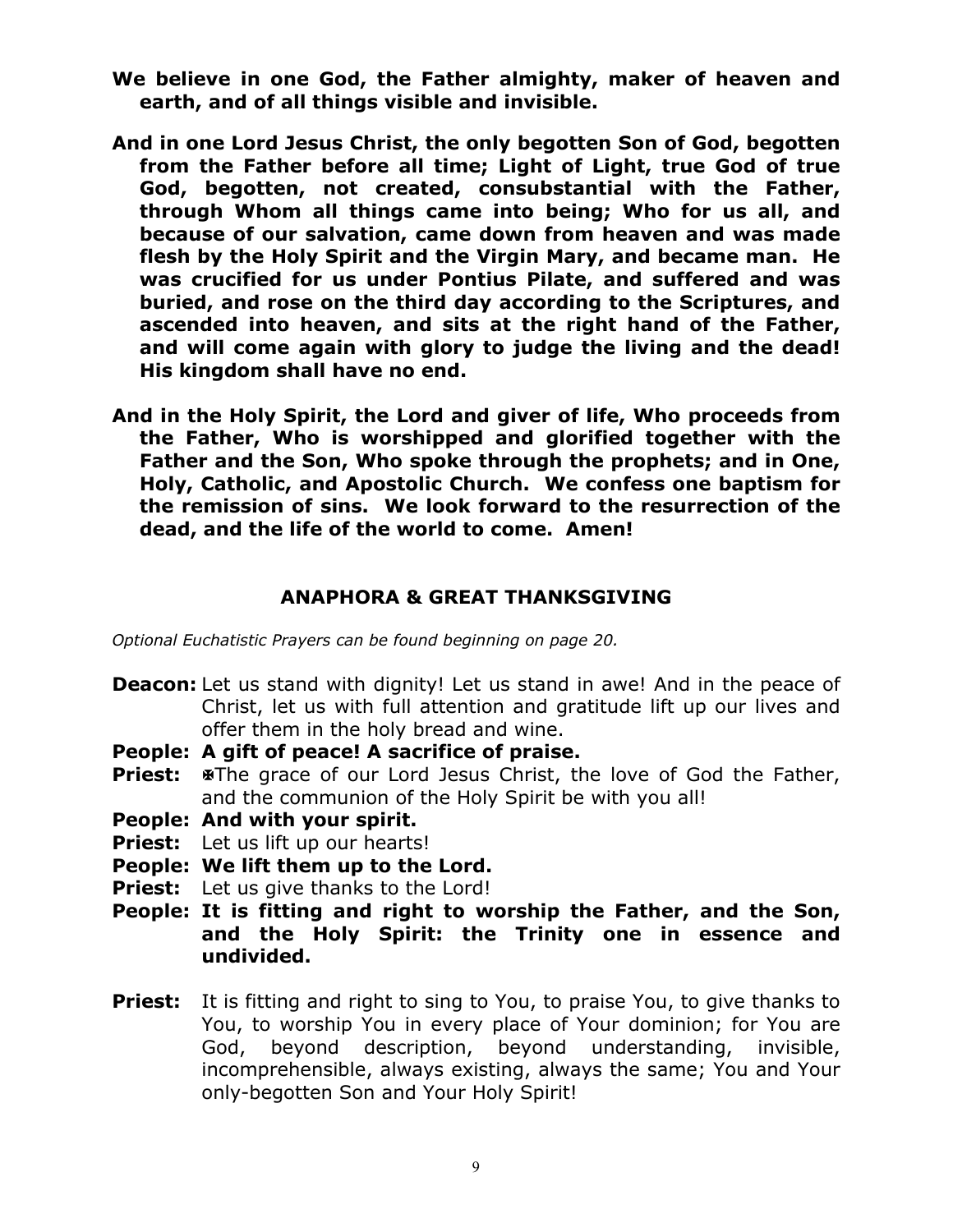Out of nothing You brought us into being, and when we had fallen, You raised us up again. And You did not cease doing everything until You brought us to heaven and graciously gave us Your future Kingdom. For all these things we thank You, and Your onlybegotten Son, and Your Holy Spirit; for all these blessings, both known and unknown, those bestowed openly and those given in secret, that were lavished upon us.

We thank You also for this Liturgy which You are pleased to accept from our hands, though there stand before You thousands of archangels, a myriad of angels, Cherubim and Seraphim, sixwinged, many-eyed, soaring on their pinions, singing, proclaiming, and shouting the Hymn of Victory:

*All Sing a Sanctus (as the Priest goes behind the altar if it is the local custom.)*

- **Priest:** With these blessed powers, O Master who loves mankind, we also cry aloud and say:
- **All: You are holy, all holy, You and Your Only-begotten Son, and Your Holy Spirit**. **You are holy, all-holy, and magnificent is Your glory**.

## **FRACTION, EPICLESIS, & COMMEMORATION**

**Priest:** You have so loved the world that you gave Your only begotten Son, that whoever believes on Him will not perish but have everlasting life. After He had come and accomplished all that was appointed, on the night in which He was given up, or rather gave Himself up for the life of the world, He took bread in His holy, pure, and blameless hands. And when He had given thanks, and blessed it, and broken it *(breaks bread)*, He gave it to His holy disciples and apostles, saying: "Take, eat. This is My body which is broken for you, for the remission of sins."

## **People: Amen!**

- **Priest:** And likewise, after supper, He took the cup saying, "Drink of it all of you. This is My blood of the New Covenant which is shed for you and for many for the remission of sins. Do this as often as you drink it in remembrance of me."
- **People: Amen!**
- **Priest:** *(Elevating gifts)* Remembering this precept of salvation and everything that was done for our sakes: the cross, the tomb, the resurrection on the third day, the ascension into heaven, the sitting at the right hand, and the second and glorious coming: *(crossing his arms)* We offer You Your own from what is Your own, on behalf of all and for all.
- **People: We praise You, we bless You, we give thanks to You, O Lord, and we pray unto You, O our God.**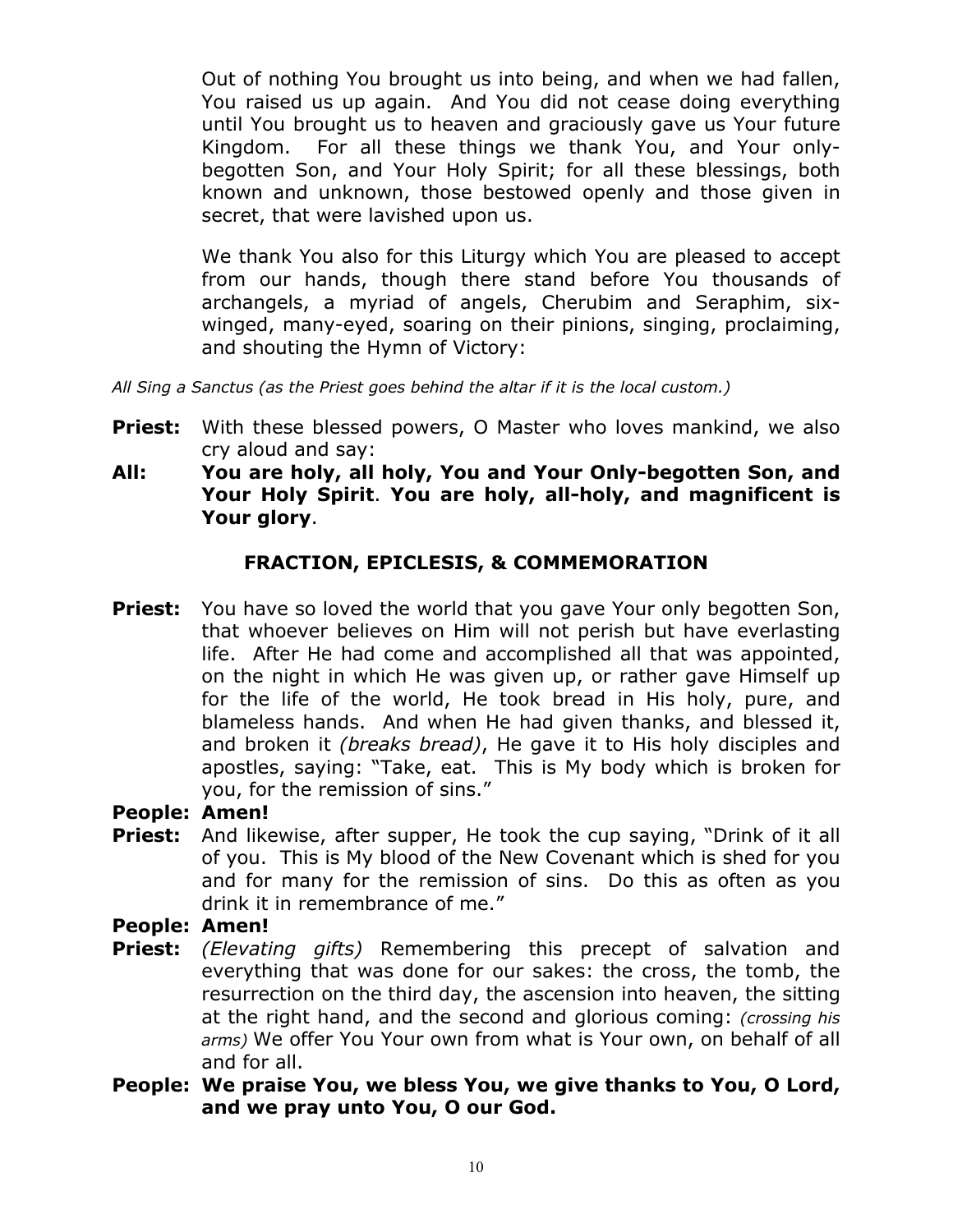**Priest:** We offer unto You this reasonable and bloodless worship, and ask You, and supplicate You: Send down Your Holy Spirit upon us and upon these gifts here offered… (*All bow in honor of the Holy Spirit.)*

…and make this bread the precious Body of Your Christ,

- **People: Amen!**
- **Priest:** ...and that which is in this cup, the precious blood of Your Christ,
- **People: Amen!**
- **Priest:** ...changing them by Your Holy Spirit!
- **People: Amen! Amen! And Amen!**
- **Priest:** That to those who partake of these gifts, they may be for the cleansing of their souls, for the forgiveness of their sins, in communion with Your Holy Spirit, and unto the fulfillment of the Kingdom of Heaven, giving us boldness toward You in Your presence, and not judgment or condemnation.

## **People: Amen!**

**Priest:** We offer You this reasonable worship, not only for ourselves but for all those who in faith have gone before us to their rest; forefathers, patriarchs, prophets, apostles, preachers, evangelists, martyrs, confessors, and every righteous spirit made perfect in faith; especially for our holy, pure, blessed, and glorious Lady, the Godbearer and virgin Mary *(a Theotokion Hymn may be sung here)*, the holy prophet, forerunner, and baptizer, St. John, the holy, glorious and all-laudable apostles, and all Your saints, at whose supplication look down upon us, O God. We remember all who have fallen asleep before us in the hope of the resurrection to eternal life. *(The names from the diptychs may be read here if not read earlier.)* Grant them rest where the light of Your countenance shines upon them.

## **People: Amen.**

| <b>Priest:</b> | And grant that with one mouth and one heart we may praise Your all-honorable<br>and majestic name: of the Father, and of the Son, and of the Holy Spirit, now<br>and ever and unto ages of ages. |
|----------------|--------------------------------------------------------------------------------------------------------------------------------------------------------------------------------------------------|
| People:        | Amen.                                                                                                                                                                                            |
| <b>Priest:</b> | <b>At The mercies of our great God and Savior Jesus Christ shall be with all of you.</b>                                                                                                         |
| People:        | And also with you.                                                                                                                                                                               |

## **THE "OUR FATHER"**

**Priest:** And now count us worthy that with boldness and without condemnation we may dare to call on you, the God of heaven, as Father, in the words our Savior taught us, saying...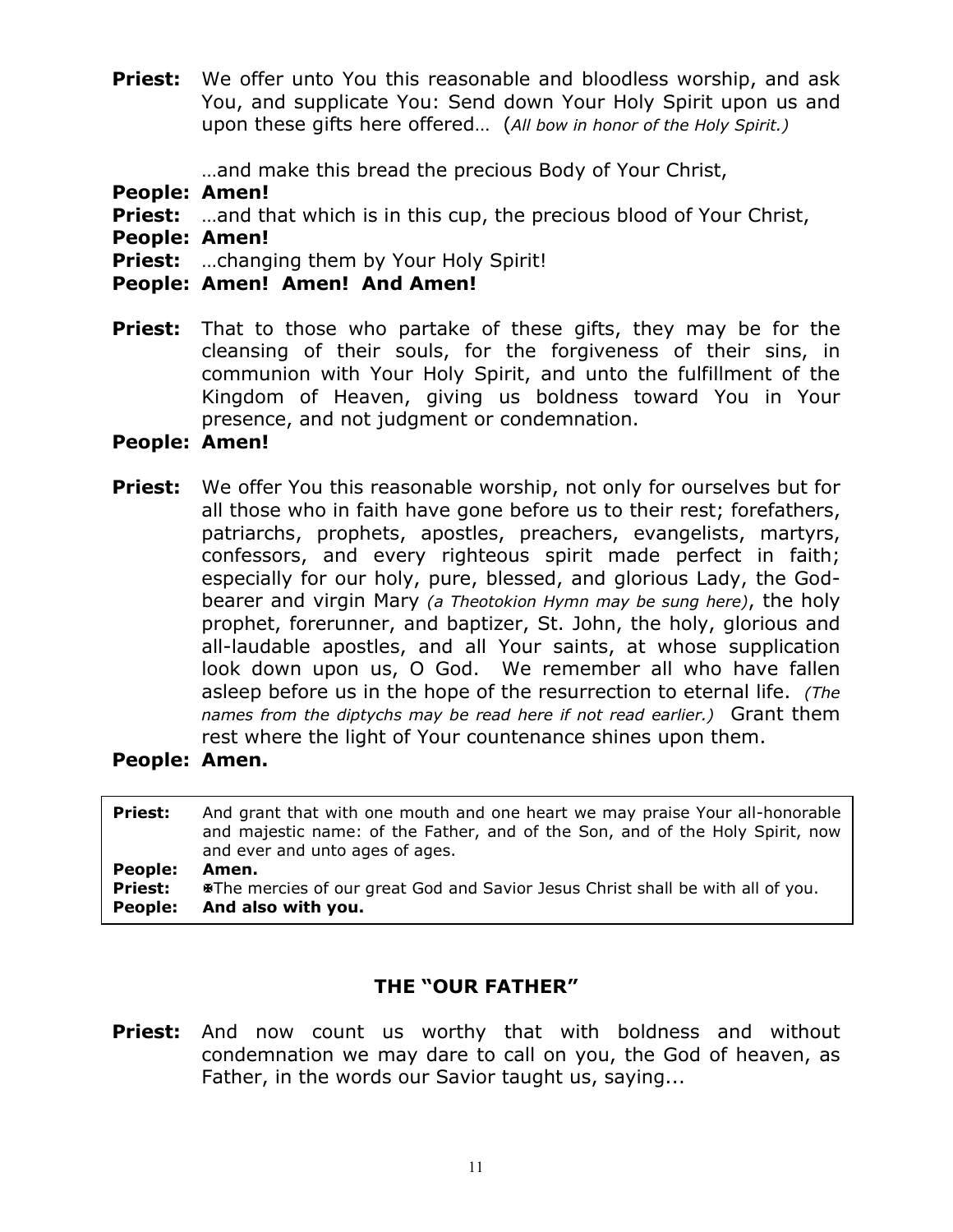- **All: Our Father, who art in heaven, hallowed be Thy Name. Thy Kingdom come. Thy will be done, on earth as it is in heaven. Give us this day our daily bread; and forgive us our trespasses, as we forgive those who trespass against us; and lead us not into temptation, but deliver us from the evil one.**
- **Priest:** For Thine is the Kingdom, and the power, and the glory: of the Father, and of the Son, and of the Holy Spirit, now and ever, and unto ages of ages!
- **People: Amen!**
- **Priest: Priest:** Peace be with you!

## **People: And also with you!**

**Deacon:** Let us bow our heads to the Lord!

- **People: To You, O Lord.**
- **Priest:** We give thanks unto You, O King invisible, who by Your measureless power and in the greatness of Your mercy, brought all things from non-existence into being. Look down from heaven, O Master, upon those who have bowed their heads unto You, the awesome God. Distribute these Gifts here offered, unto all of us for the personal need of each, for You are the physician of our souls and bodies. Through the grace and compassion and love toward mankind of Your only-begotten Son, with whom You are blessed, together with Your all-holy, good, and life-creating Spirit, now and ever and unto ages of ages.
- **People: Amen! Attend, O Lord Jesus Christ Our God. Sanctify us from the throne of glory, You who sit on high with the Father, and are invisibly present with us; and by Your mighty hand impart to us Your most pure Body and precious Blood!**

## **COMMUNION**

## *NOTE: Visitors, please see page 16 for communion guidelines.*

**Deacon:** Let us attend!

**Priest:** Holy things for holy people!

- **People: ONLY ONE IS HOLY! ONLY ONE IS THE LORD JESUS CHRIST, TO THE GLORY OF GOD THE FATHER! AMEN!**
- **Priest:** Broken and distributed is the Lamb of God. Broken, He is never disunited; ever eaten, He is never consumed, making holy those who in faith receive Him.
- **Deacon:** Taste and see that the Lord is good! In the fear of God and with faith and love, let us draw near and receive the Body and Blood of our Lord and God and Savior, Jesus Christ.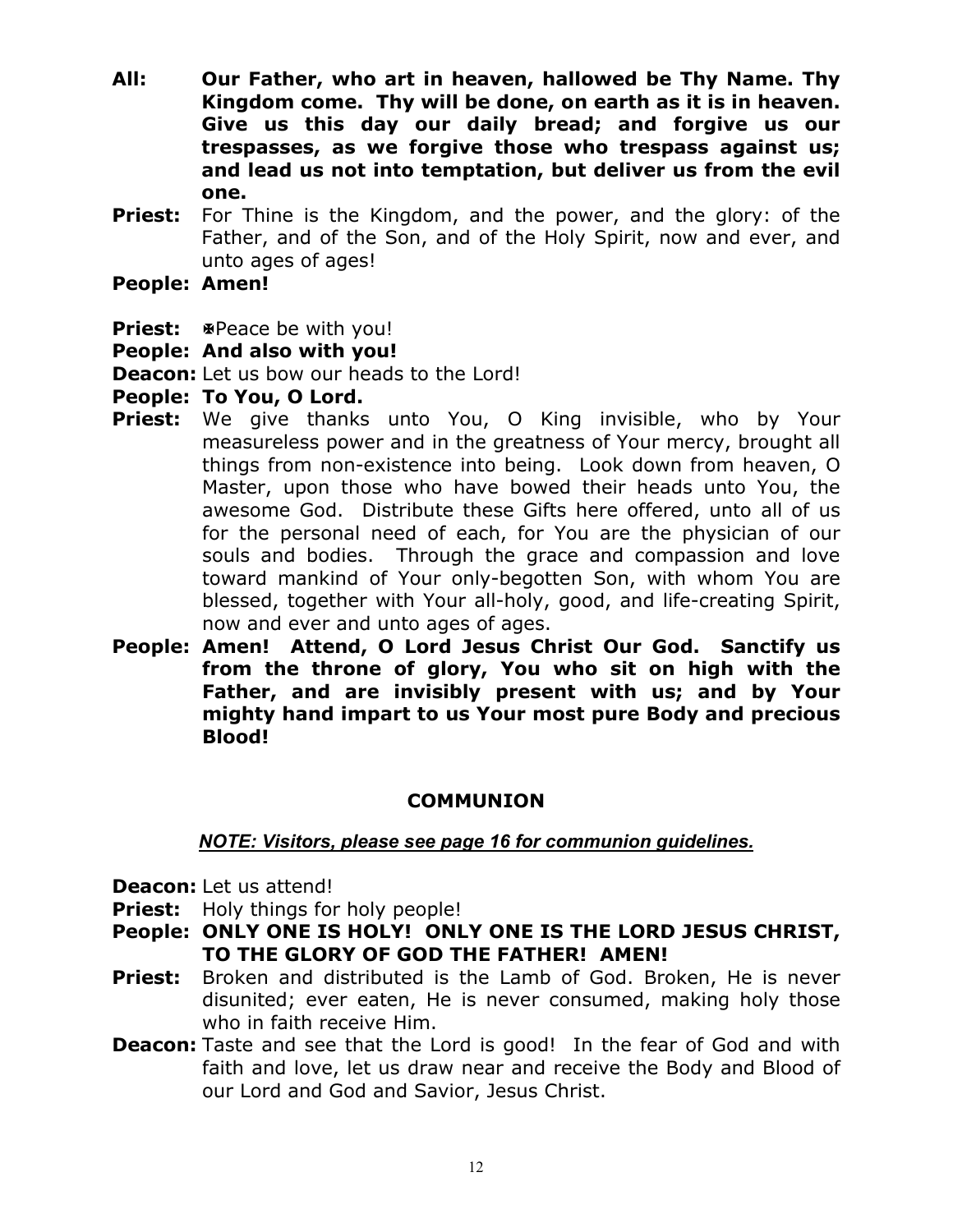**People: Blessed is He that comes in the name of the Lord! God is the Lord and has revealed Himself to us! I believe, O Lord, and I confess that You are truly the Christ, the Son of the living God, who came into the world to save sinners, of whom I am first. I believe also that this is truly Your own most pure Body, and that this is truly You own precious Blood. Therefore, I pray You: have mercy upon me and forgive my transgressions both voluntary and involuntary, of word and of deed, committed in knowledge or in ignorance. And make me worthy to partake without condemnation of Your most pure Mysteries, for the remission of my sins, and unto life everlasting. Of Your Mystical Supper, O Son of God, accept me today as a** 

**communicant; for I will not speak of Your Mystery to Your enemies, neither like Judas will I give You a kiss; but like the thief I will confess You: Remember me, O Lord, in Your Kingdom. May the communion of Your holy Mysteries be neither to my judgment, nor to my condemnation, O Lord, but to the healing of soul and body.**

*Communion hymns are offered as the people come forward according to local custom.*

## **POST COMMUNION THANKSGIVING**

When all have partaken, the altar is cleared and songs and personal expressions of *thanksgiving may be offered according to local custom. The following form in part or in whole may be used.*

*After all have partaken, the gifts are returned to the altar, and the Priest serves the Deacon. Then the gifts are veiled and censed. When the communion songs are finished, the Priest lifts the gifts, and making the sign of the cross with them says:*

**Priest: B**Blessed is our God, always, now and ever, and unto ages of ages!

*As the following song is sung, the altar is cleared and the priest goes back to his place among the people.* 

- **All sing: Let our mouths be filled with Your praise, O Lord! For You have counted us worthy to share Your holy, immortal, and spotless Mysteries. Keep us in sanctification that we may sing Your glory, meditating on Your holiness through all the day! Alleluia! Alleluia! Alleluia! Amen!**
- **Deacon:** Having partaken of the divine, holy, most pure, immortal, heavenly, life-giving, and awesome Mysteries of Christ, let us give thanks unto the Lord.

*Songs and words of thanksgiving are offered, after which the Deacon says:*

- **Deacon:** Let us collect our praises to the Lord.
- **All: We thank You, O Master who loves mankind, benefactor of our souls, that You have made us worthy this day of Your heavenly and immortal Mysteries. Direct our way before us, and deepen the awe in which we hold You. Guard our life. Make firm our steps, through the prayers and intercessions of the glorious God-bearer, the Blessed Virgin Mary, and of all Your saints.**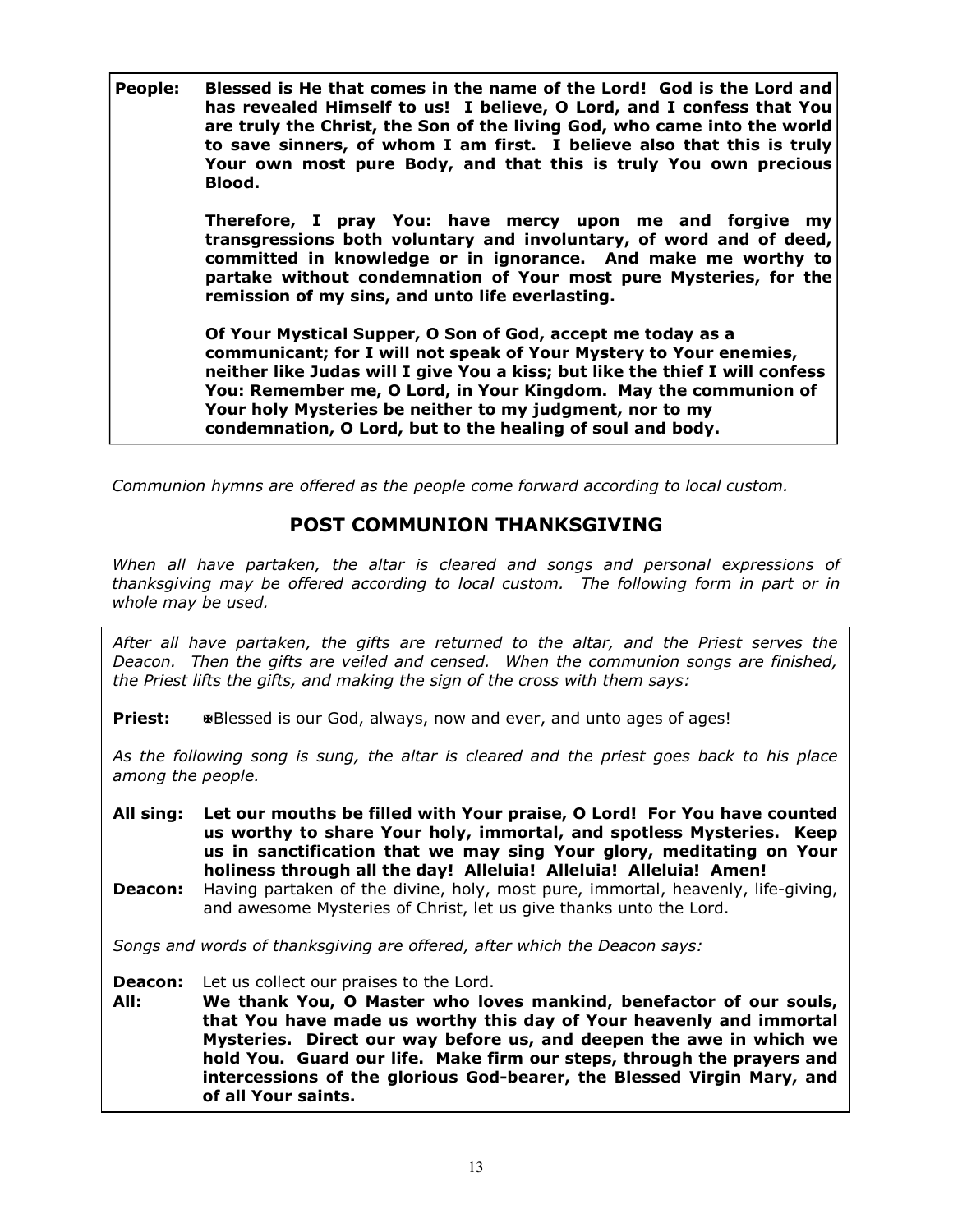| <b>Priest:</b>                                         | (Making the sign of the cross over the altar with the Gospel Book) For You have<br>made us holy, and unto You do we ascribe glory: to the Father, and to the Son,<br>and to the Holy Spirit, now and ever, and unto the ages of ages. Amen!                                                                                                                             |  |
|--------------------------------------------------------|-------------------------------------------------------------------------------------------------------------------------------------------------------------------------------------------------------------------------------------------------------------------------------------------------------------------------------------------------------------------------|--|
|                                                        | <b>AMBO PRAYER &amp; RESPONSE</b>                                                                                                                                                                                                                                                                                                                                       |  |
| <b>Priest:</b><br>People:                              | O Lord, You bless those who bless You. You make holy those who put their trust<br>in You. Save Your people and bless Your inheritance. Protect the whole body of<br>Your Church. For we know all good gifts come from You, the Father of lights!<br>And to You do we ascribe glory, to the Father, Son and Holy Spirit, now and ever<br>and unto ages of ages.<br>Amen! |  |
| All may sing or say the following Ambo Prayer Response |                                                                                                                                                                                                                                                                                                                                                                         |  |
| All:<br><b>Priest:</b><br>All:                         | Blessed be the name of the Lord, now and forever more! (3X)<br>Glory to You, Christ God, our hope, glory to You!<br>Glory be to the Father, and to the Son, and to the Holy Spirit; Now and<br>ever and unto ages of ages, Amen! Lord, be merciful and bless us.                                                                                                        |  |
|                                                        |                                                                                                                                                                                                                                                                                                                                                                         |  |

## **BLESSING & DISMISSAL**

*During the singing of the ambo prayer response above or another song, the deacon extinguishes the candles according to local custom. When the song is finished, the Priest gives the dismissal blessing, using the following or some other biblical benediction:*

**Priest:** May He who rose from the dead, Christ our true God, through the prayers of His pure mother, of His holy, glorious and all-laudable apostles, of our fathers and mothers among the saints, of St. John Chrysostom, whose liturgy we celebrate today, of St.(s), \_\_\_\_\_\_\_\_\_\_\_\_\_\_\_\_\_, and of all the saints, have mercy on us and save us for He is good and full of love for all mankind!

> And may the blessing of the Father, and of the Son, and of the Holy Spirit be upon you and remain with you always, now and ever, and unto ages of ages.

## **People: Amen!**

Deacon: Let us go in peace to love and serve the Lord! **People: Amen!**

*The Priest remains at the front with the blessing cross if it is the local custom for the saints to come forward and reverence the cross.*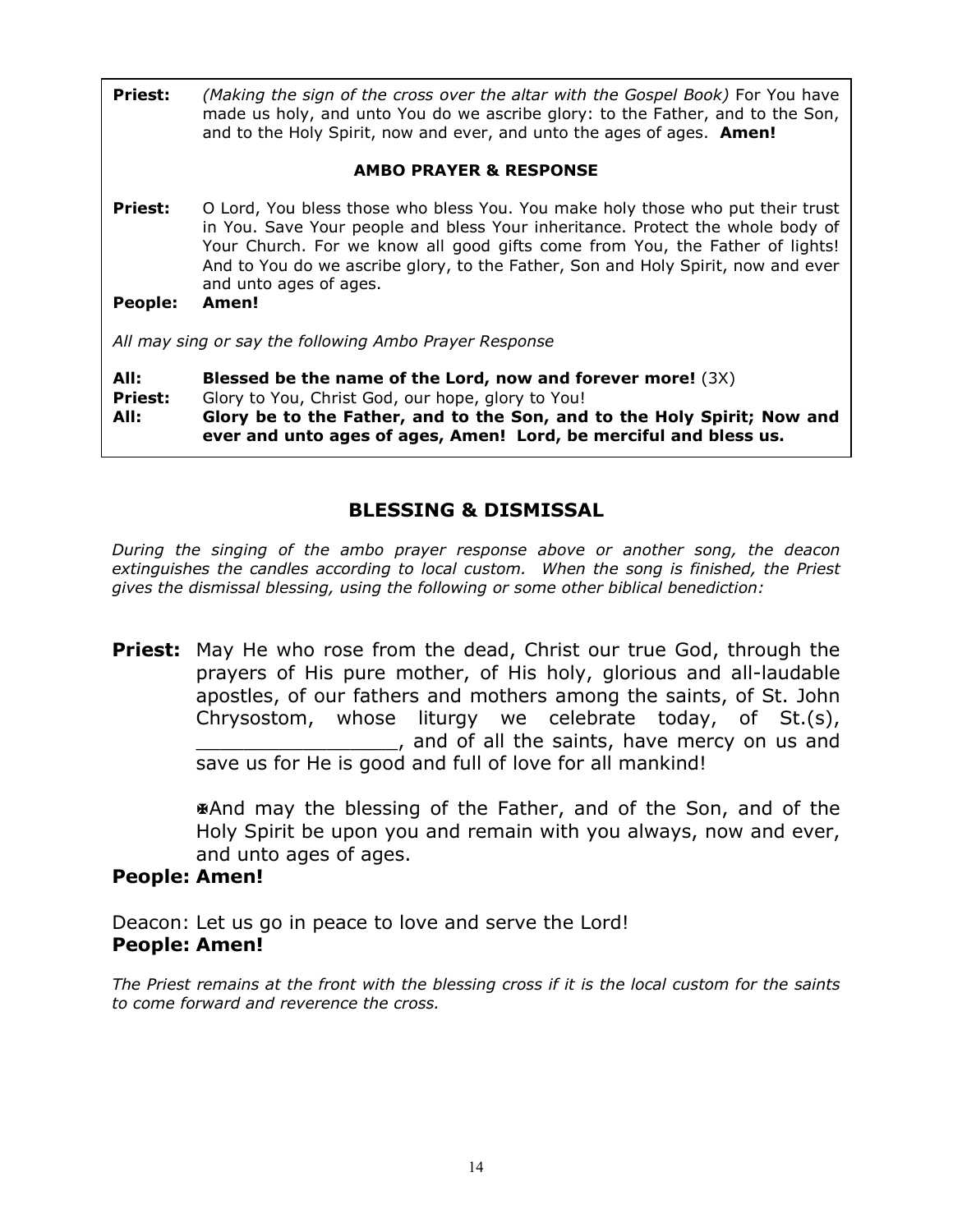## **PRAYERS OF THANKSGIVING AFTER COMMUNION**

### **Prayers are inserted here according to local custom. The following may be used in part or in full.**

## **A Prayer of St. Basil**

O Master Christ our God, King of the Ages, Maker of all things: I thank You for all the good things You have given me, especially for the communion with Your most pure and life-giving Mysteries. I pray You, O gracious Lover of Man: preserve me (and all those joined in communion here today) under Your protection, beneath the shadow of Your wings. Enable me, even to my last breath, to partake worthily and with a pure conscience of Your holy things, for the remission of sins and unto life eternal. For You are the Bread of Life, the Fountain of Holiness, the Giver of all Good; to You we ascribe glory, with the Father and the Holy Spirit, now and ever and unto ages of ages. Amen.

## **A Prayer of St. John Chrysostom**

I thank You, O Lord my God, for You have not rejected me, a sinner, but have permitted me to be a partaker of Your holy things. I thank You that You have permitted me, though unworthy, to have a share in Your pure and heavenly gifts. But, O Master who loves all men, who for our sakes did die and rise again, and did give us these awe-inspiring and life-giving mysteries for the good and sanctifying of our souls and bodies, grant that they may truly be for me the healing of soul and body, the repelling of every adversary, the illumining of the eyes of my heart, the peace of my spiritual powers, a faith unashamed, a love unfeigned, the fulfilling of wisdom, the observing of Your commandments, the receiving of Your divine grace, and the attaining of Your kingdom. Preserved by them in Your holiness, may I always remember your grace, and live not for myself alone, but for You, our Master and Benefactor. May I pass from this life in the hope of eternal life, and attain to the everlasting rest, where the voice of those that feast is unceasing, and the delight of those that behold the beauty of Your countenance is unending. For You are the true desire and unspeakable joy of those that love You, O Christ our God, and all creation sings Your praise forever. Amen.

## **General Thanksgiving** (Adapted from the Anglican service book.)

Almighty God, Father of all mercies, we your unworthy servants give you humble thanks for all Your goodness and loving-kindness to us and to all whom You have made. We bless You for our creation, preservation, and all the blessings of this life; but above all for Your immeasurable love in the redemption of the world by our Lord Jesus Christ; for participation in the Mysteries of Your grace, and for the hope of glory. And we pray, give us such an awareness of Your mercies, that with truly thankful hearts we may show forth Your praise, not only with our lips, but in our lives, by giving up ourselves to Your service, and by walking before You in holiness and righteous all our days; through Jesus Christ our Lord, to whom, with You and the Holy Spirit, be honor and glory throughout all ages. Amen.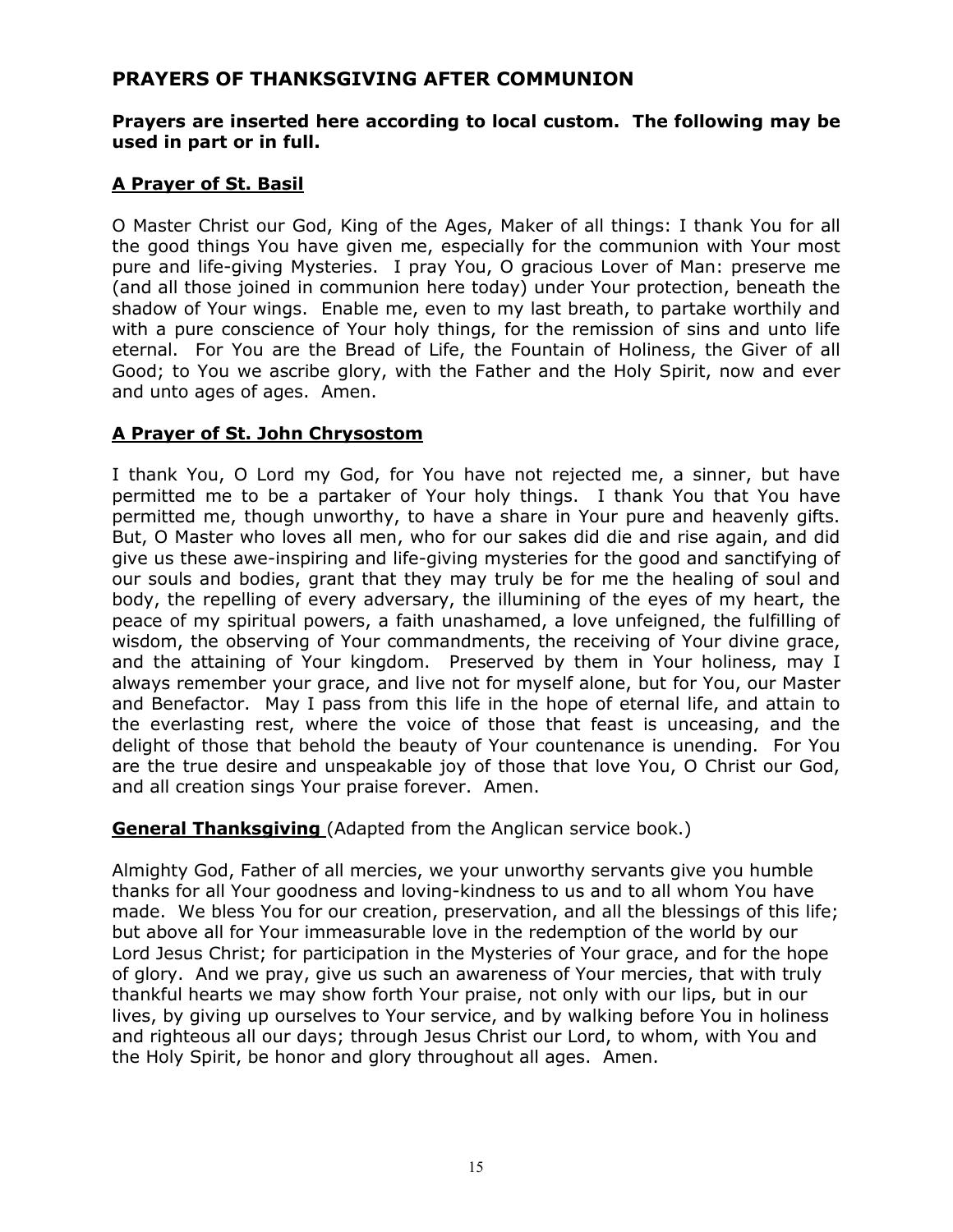## **GUIDELINES FOR PARTICIPATION IN HOLY COMMUNION**

From the earliest days the Church has regarded Holy Eucharist as the center of her life and worship. Maintaining the integrity of this great sacrament was somewhat easier and less complicated during the 1st 1000 years of her history because her witness was basically one and undivided. Since that time major divisions have taken place and her presence in the world has become "denominated." The response to this divided state of Christendom, as it regards the practice of Holy Communion, has been varied from age to age and from tradition to tradition. It is our desire here to maintain the majesty and purity of this great sacrament and at the same time manifest the communion that all those share who have been baptized into Christ. For that reason our table is open to other sincere and faithful Christians.

Therefore, in awe and honor of Christ who offers Himself in the bread and wine, we encourage you as did St. Paul (1 Cor. 11:27-29) to examine yourself. Furthermore, we ask that you use the guidelines below to determine whether or not you should receive Holy Communion here. Remember, this is not about your worth. We are all unworthy, yet equally precious in the sight of God. We are simply asking you to make an honest assessment of your relationship with Christ and this church.

## *Anyone desiring to partake of Communion with us should:*

- *Be a sincere Christian, baptized in the name of the Father, Son, and Holy Spirit, and dedicated to living a holy life, by God's grace.*
- *Be able to freely confess with us the essential tenets of the Christian Faith as expressed in the Nicene Creed.*
- *Be faithfully committed to and regularly offering oneself in a specific local Christian church in some place. (Special circumstances must be discussed with church leadership prior to the service.)*
- *Believe the communion bread and wine are, in a mystery, what Christ said – His own Body and Blood.*
- *Be respectful toward the practices and people of this church, so that our communion is shared in peace.*

If you are able to affirm these things, please feel free to come forward and partake of Holy Communion. If you are in doubt it would probably be best to refrain until you can discuss your concerns with the leadership of the church. You can still come up with everyone else if you would like the Priest to pray for God's blessing on you: when you come up, just bow your head and don't extend your hands out. Whether you partake or not, we are glad to have you here!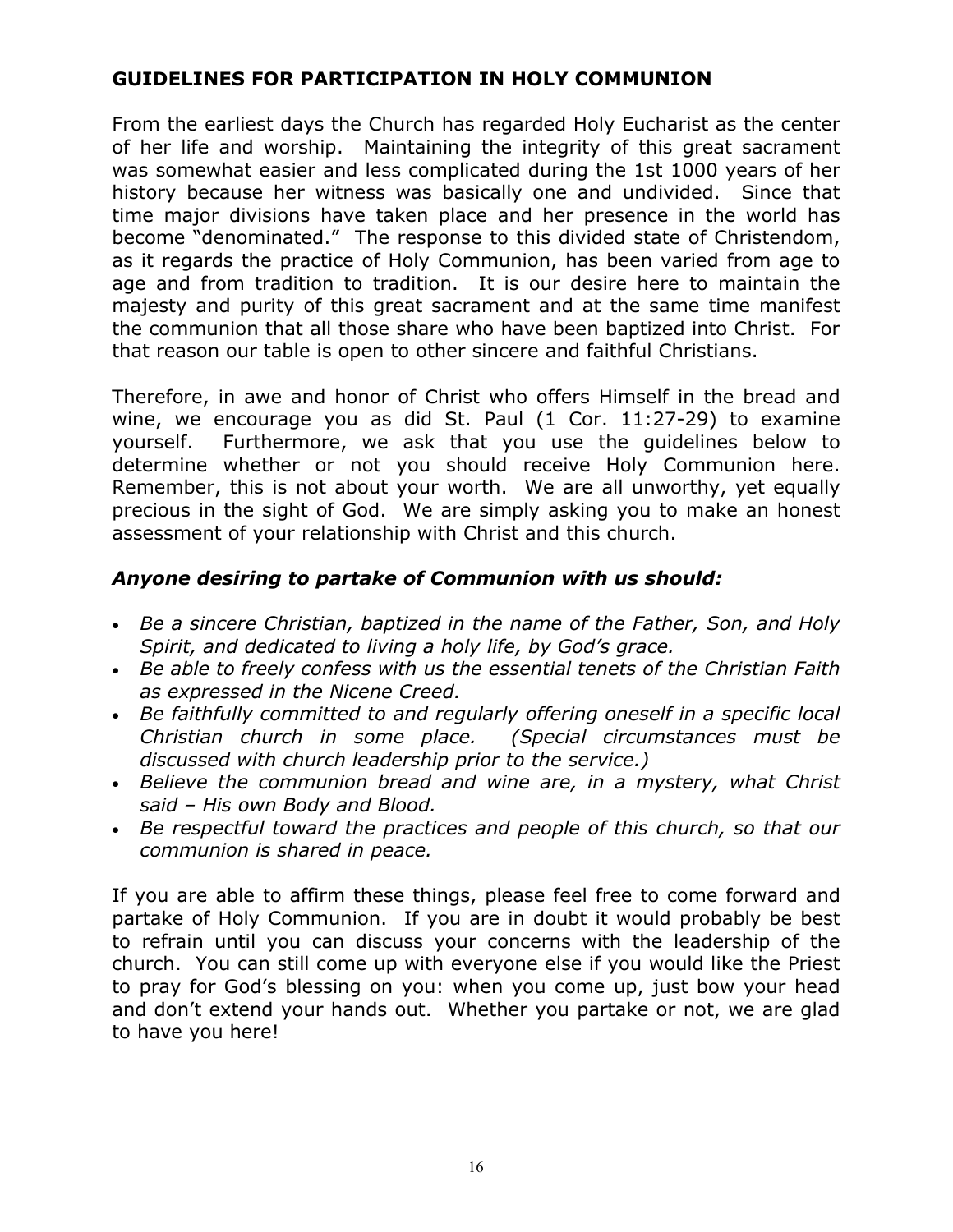#### **ADDITIONAL LITANIES**

#### **Litany Form 2 – (Standard Eastern - Chanted)**

For the peace from above and for the salvation of our souls, let us pray to the Lord. **Lord, have mercy.**

For the peace of the whole world, for the well-being of the holy churches of God, and for the union of all, let us pray to the Lord.

## **Lord, have mercy.**

For this holy house, and for those who enter it with faith, reverence, and fear of God, let us pray to the Lord.

#### **Lord, have mercy.**

For our venerable Presiding Bishop, N., for our own blessed Bishop, N., for our Priest(s), N., for our Deacon(s), N.; for all the bishops, priests, and deacons of the Evangelical Orthodox Church; for all who serve in the name of Christ and feed His flock in every place, and for all Christ-loving people, let us pray to the Lord **Lord, have mercy.** 

For President/ Prime Minister, N., for all civil authorities, and for the armed forces, let us pray to the Lord.

#### **Lord, have mercy.**

For this city, for every city and country, and for those who in faith dwell in them, let us pray to the Lord.

#### **Lord, have mercy.**

For favorable weather, for abundance of the fruits of the earth, and for peaceful times, let us pray to the Lord.

#### **Lord, have mercy.**

For travelers by land, by sea, and by air, for the sick and the suffering, for captives, and for their salvation, let us pray to the Lord. **Lord, have mercy.**

*The following prayers for the local parish and community, and/or specific requests collected before the service, may be used here.*

That this whole day may be perfect, holy, peaceful, and sinless; for our deliverance from all tribulation, wrath, danger, and necessity; for an angel of peace, a faithful guide and guardian of our souls and bodies; for pardon and forgiveness of our sins and offenses; for all things good and useful for our souls; that we may end the remaining time of our life in peace and repentance; for a Christian ending to our life, painless, unashamed, peaceful, and for a good defense before the awesome judgment seat of Christ, let us pray to the Lord. **Lord, have mercy.**

Help us, save us, have mercy on us, and keep us, O God, by thy grace. **Lord, have mercy.**

Remembering our most holy, pure, blessed, and glorious Lady, the virgin God-bearer Mary, with all the Saints, let us commend ourselves and each other and all our life unto Christ our God.

**To You, O Lord.** *Continue Liturgy with the last prayer of the Litany on page 8*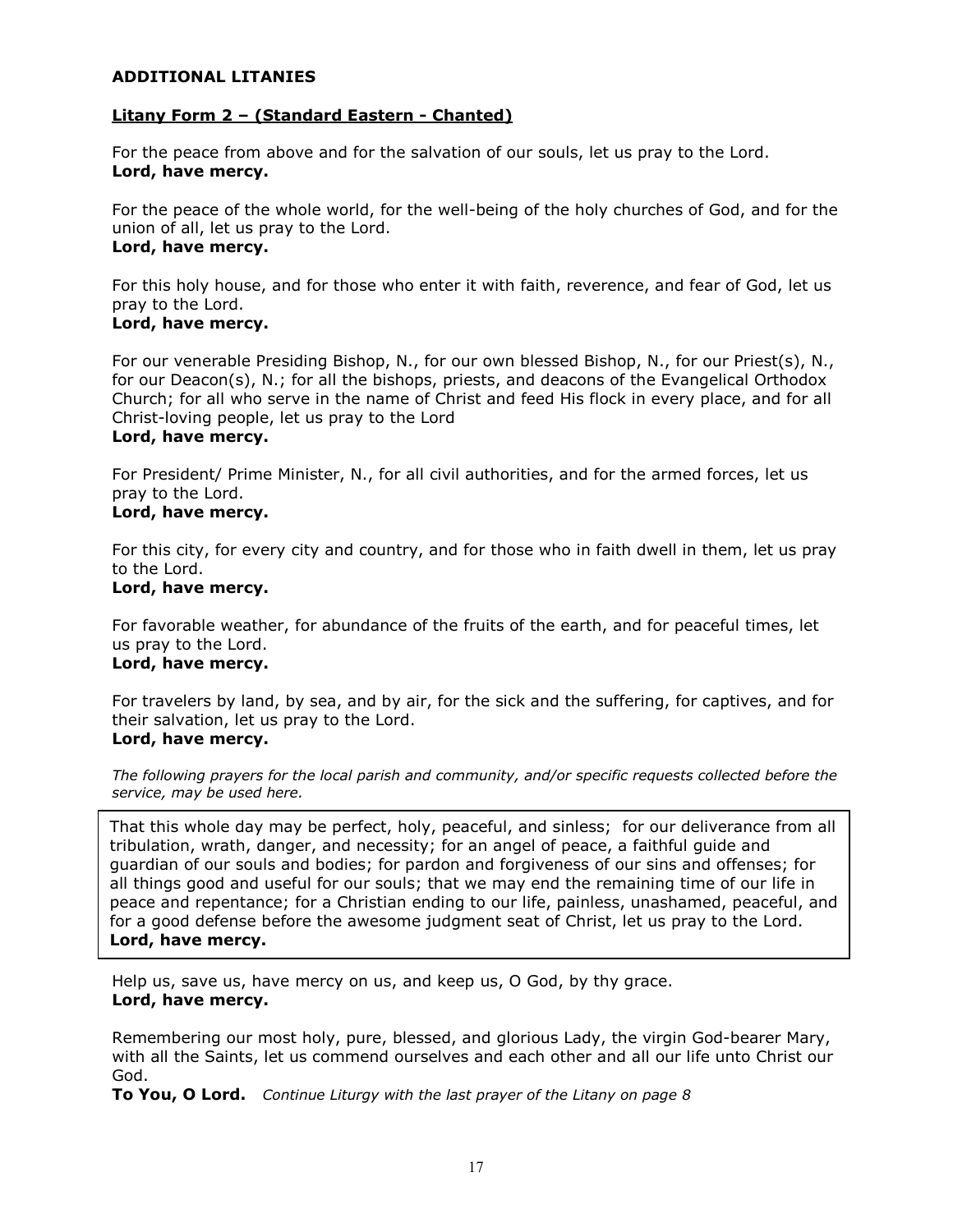#### **Litany Form 3 – Responsive (Episcopal Book of Common Prayer)**

*The Leader and People pray responsively*

Father, we pray for Your holy Catholic Church; **That we all may be one.**

Grant that every member of the Church may truly and humbly serve You; **That Your Name may be glorified in us all.**

We pray for all bishops, priests, and deacons; **That they may be faithful ministers of Your Word and Sacraments.**

We pray for all who govern and hold authority in the nations of the world; **That there may be justice and peace on the earth.**

Give us grace to do Your will in all that we undertake; **That our works may find favor in Your sight.**

Have compassion on those who suffer from any grief or trouble; **That they may be delivered from their distress.**

Give to the departed eternal rest; **Let light perpetual shine upon them.**

We praise You for Your saints who have entered into joy; **May we also come to share in Your heavenly kingdom.**

Let us pray for our own needs and those of others. *Specific petitions are offered, then the Liturgy continues with the last prayer of the Litany on page 8.*

#### **Litany Form 4 – (Eastern Adapted – spoken or chanted)**

In peace, let us pray to the Lord.

*Here and after every petition the People respond* **Lord, have mercy.**

For the holy Church of God, that it may be filled with truth and love, and be found without fault at the day of Your coming, we pray to You, O Lord.

For N. our Presiding Bishop, for N. our own Bishop, for all bishops and other clergy, and for all the holy people of God, we pray to You, O Lord.

For all who fear God and believe in You, Lord Christ, that our divisions may cease, and that all may be one as You and the Father are one, we pray to You, O Lord.

For the mission of the Church, that in faithful witness it may preach the Gospel to the ends of the earth, we pray to You, O Lord.

For those who do not yet believe, and for those who have lost their faith, that they may receive the light of the Gospel, we pray to You, O Lord.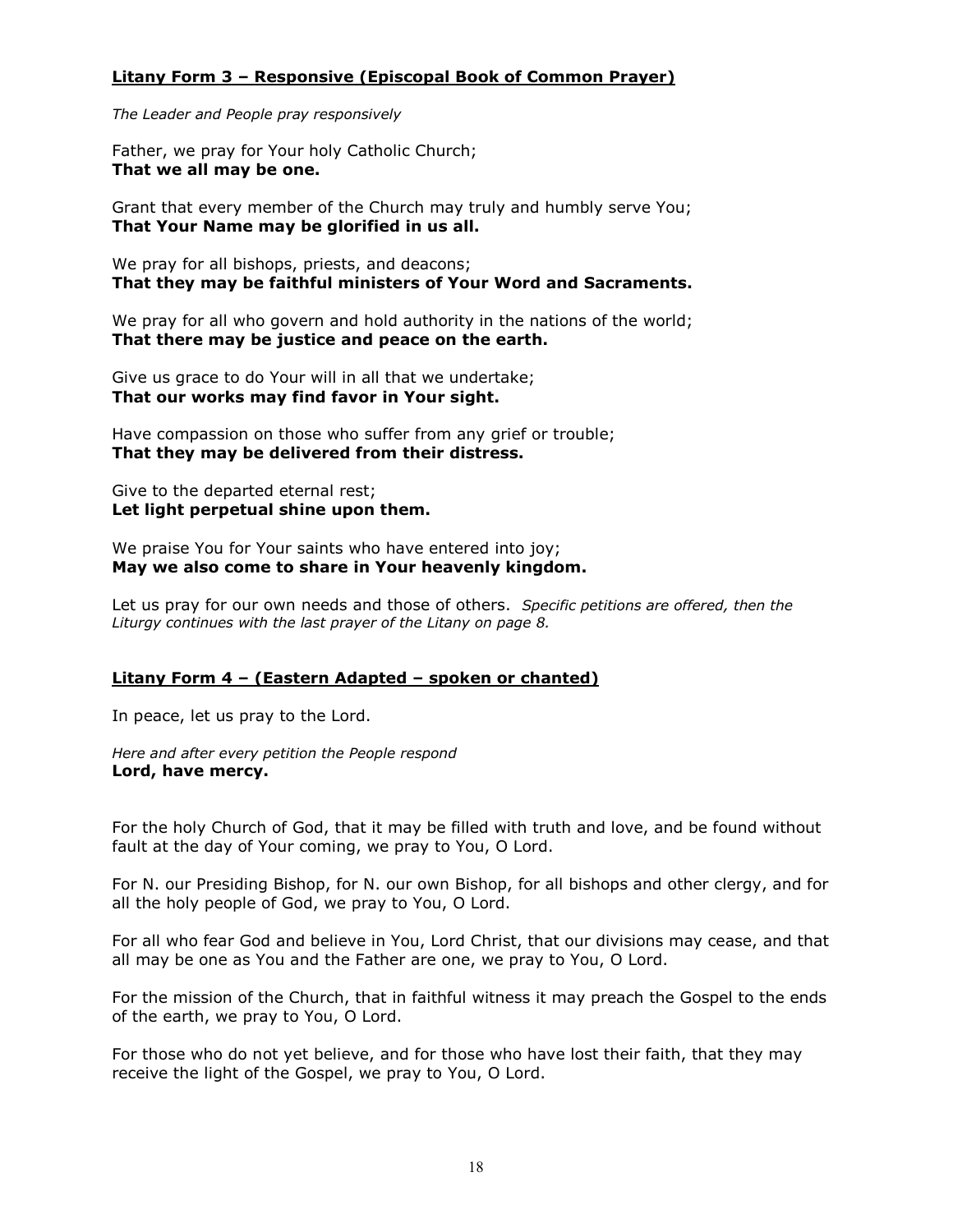For the peace of the world, that a spirit of respect and forbearance may grow among nations and peoples, we pray to You, O Lord.

For those in positions of public trust, that they may serve justice, and promote the dignity and freedom of every person, we pray to You, O Lord.

For all who live and work in this community, we pray to You, O Lord.

For a blessing upon all human labor, and for the right use of the riches of creation, that the world may be freed from poverty, famine, and disaster, we pray to You, O Lord.

For the poor, the persecuted, the sick, and all who suffer; for refugees, prisoners, and all who are in danger; that they may be relieved and protected, we pray to You, O Lord.

For this congregation [for those who are present, and for those who are absent], that we may be delivered from hardness of heart, and show forth Your glory in all that we do, we pray to You, O Lord.

For our enemies and those who wish us harm; and for all whom we have injured or offended, we pray to You, O Lord.

For ourselves; for the forgiveness of our sins, and for the grace of the Holy Spirit to amend our lives, we pray to You, O Lord.

For all who have commended themselves to our prayers; for our families, friends, and neighbors; that being freed from anxiety, they may live in joy, peace, and health, we pray to You, O Lord.

For (*Specific personal petitions are offered)*, we pray to You, O Lord.

For all who have died in the communion of Your Church, and those whose faith is known to You alone, that, with all the saints, they may have rest in that place where there is no pain or grief, but life eternal, we pray to You, O Lord.

Rejoicing in the fellowship of the blessed Virgin and God-bearer Mary, (the blessed N.), and all the saints, let us commend ourselves, and one another, and all our life to Christ our God. To You, O Lord our God.

*The Celebrant adds a concluding Collect, or the following Doxology*

For Yours is the majesty, O Father, Son, and Holy Spirit; Yours is the kingdom and the power and the glory, now and forever and unto ages of ages. **Amen.**

*The Liturgy continues with the last prayer of the Litany on page 8.*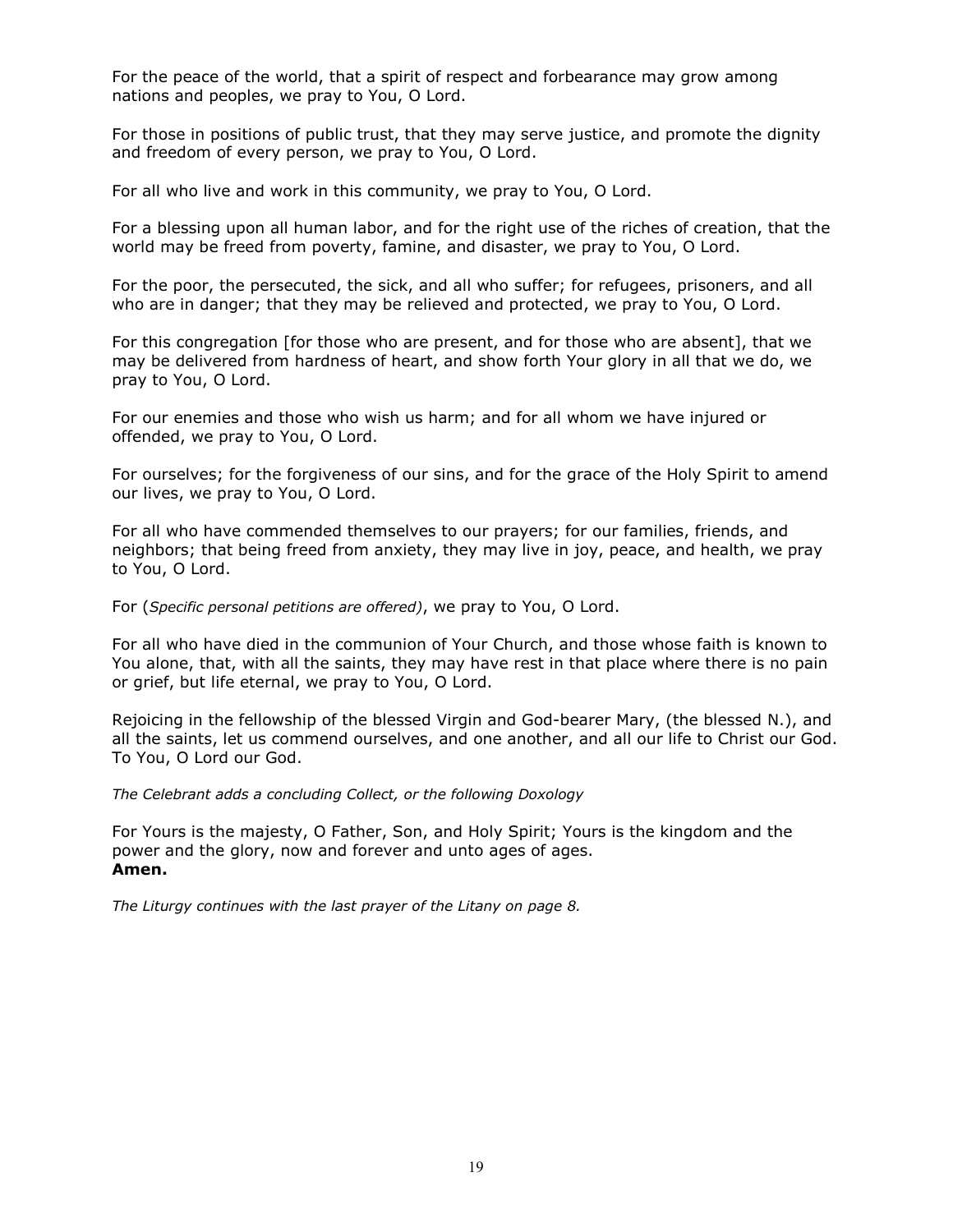#### **ADDITIONAL EUCHARISTIC PRAYERS**

#### **Anaphora of St. Basil**

- **Deacon:** Let us stand in dignity! Let us stand in awe! And in the peace of Christ, let us with full attention and gratitude lift up our lives, and offer them in the Holy Bread and Wine!
- **People: A gift of peace, a sacrifice of praise!**
- **Priest:** The grace of our Lord Jesus Christ, the love of God the Father, and the communion of the Holy Spirit be with all of you.
- **People: And with your spirit!**
- **Priest:** Let us lift up our hearts!
- **People: We lift them up to the Lord!**
- **Priest:** Let us give thanks to the Lord!
- **People: It is fitting and right to worship the Father, and the Son, and the Holy Spirit: the Trinity, one in essence and undivided!**
- **Priest:** O Existing One, Master, Lord God, Father Almighty and adorable, it is truly meet and right, and befitting the magnificence of Your holiness to praise You, sing to You, to bless You, to worship You, to give thanks unto You and to glorify You, the only truly existing God, and to offer unto You our reasonable worship with a contrite heart and humble spirit, for You have bestowed upon us the knowledge of Your truth. Who can utter Your mighty acts, or make all Your praises heard, or declare all Your wonders at every time? 0 Master of all, Lord of heaven and earth and of all creation both visible and invisible, who sits upon the throne of glory, and looks upon the depths; without beginning, invisible, incomprehensible, indescribable, unchangeable; the Father of our Lord Jesus Christ who is our great God and Savior and our hope.

He is the image of Your goodness, the seal of Your very likeness, in Himself showing You forth, Father; the Living Word, the true God, the Wisdom before the ages, the Life, Sanctification, Power, the true Light, through whom the Holy Spirit was revealed, the Spirit of truth, the Gift of adoption, the Pledge of an inheritance to come, the First-fruits of eternal good things, the life-creating Power, the Fountain of sanctification, through whom every rational and intelligent creature worships You, and sends up to You everlasting hymns of glory, for all things are Your servants.

You are praised by Angels and Archangels, Thrones, Dominions, Principalities, Authorities, Powers, and the many-eyed Cherubim. Round about You stand the Seraphim, with six wings; and with two they cover their faces, and with two their feet, and with two they fly, calling out to one another with unceasing voices and unending praises, singing the hymn of victory and saying:

*All Sing a Sanctus as the Priest goes behind the altar.*

- **Priest:** With these blessed Powers, 0 Master, who loves mankind, we sinners also do cry out and say,
- **People: You are Holy, truly most holy, and there is no measure to the magnificence of Your holiness!**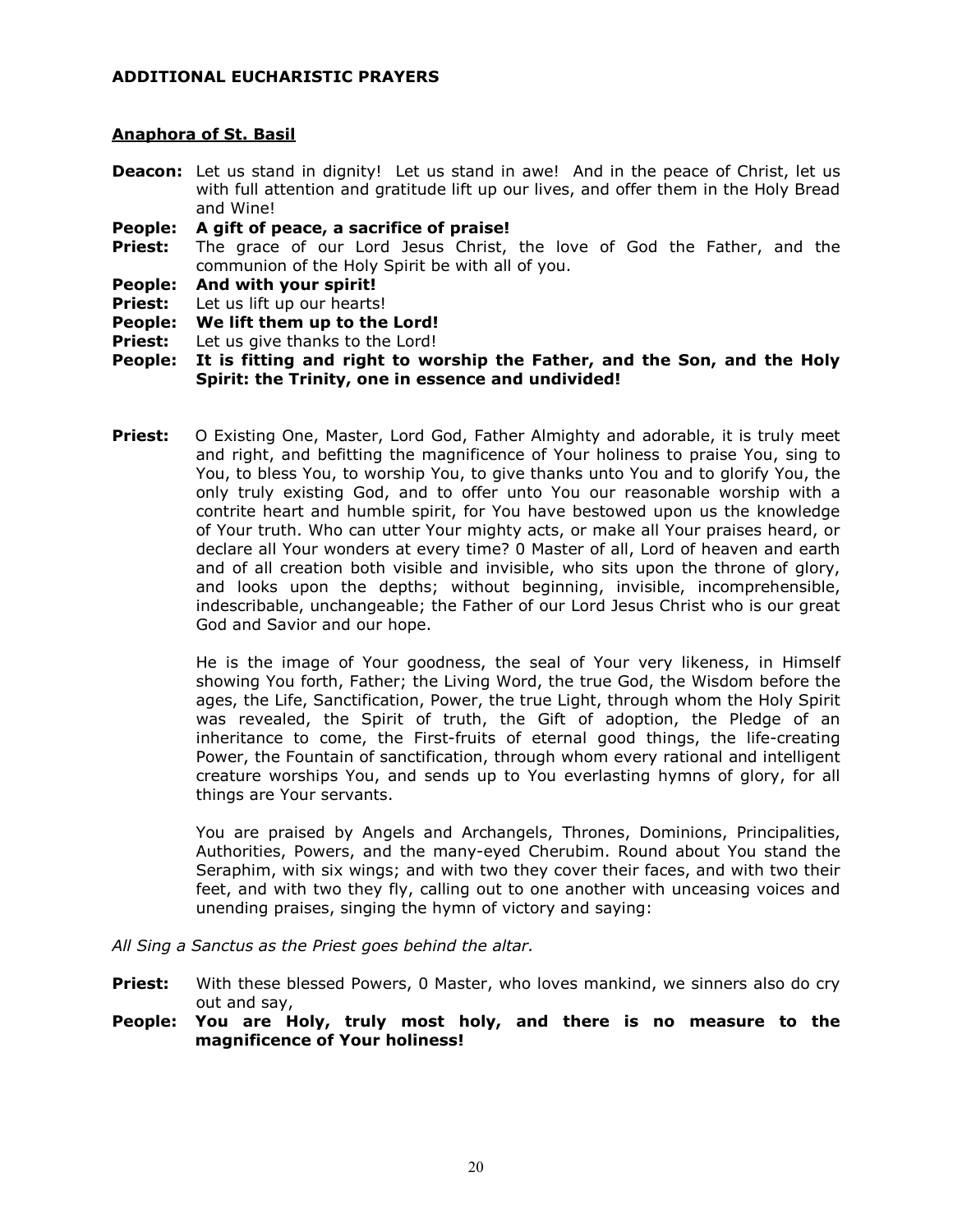**Priest:** You are holy in all Your works, for in righteousness and true judgment You brought about all things for us. When You had fashioned man, taking dust from the earth, and had honored him with Your own image, 0 God, You did set him in a paradise of delight, promising him life everlasting and the enjoyment of eternal good things in the observance of Your commandments.

> But when he disobeyed You, the true God, who had created him, and was led astray by the deceit of the serpent, and became subject to death by his own transgressions, You, in Your righteous judgment, 0 God, did send him forth from Paradise into this world, returning him to the earth from which he was taken, yet providing salvation for him through regeneration, which is in Your Christ Himself.

> You did not turn Yourself away forever from Your creature which You had made, 0 Good One, neither did You forget the work of Your hands. Through Your tenderhearted mercy, You did visit him in various ways: You sent forth prophets; You performed mighty works through the saints who in every generation were well-pleasing to You; Through the prophets You foretold to us the salvation which was to come; You gave us the Law as a help; You appointed angels as guardians. And when the fullness of time had come, You spoke to us through Your Son Himself, by whom also You made the ages;

> Who, being the brightness of Your glory, and the express image of Your person, and upholding all things by the word of His power, deemed it not robbery to be equal to You, the God and Father of all. He was God before the ages, yet He appeared upon earth and sojourned among men; becoming incarnate of a holy Virgin; He emptied Himself, taking the form of a servant, being conformed to the body of our humility, that He might conform us to the image of His glory. For as by man sin entered the world, and by sin death, so Your Only-begotten Son, Who is in Your bosom, was well-pleased to be born of a woman, the holy God-bearer and virgin Mary, to be born under the Law, that He might condemn sin in His flesh, so that those who were dead in Adam might be made alive in Your Christ Himself.

> He lived in this world and gave us commandments of salvation; Releasing us from the delusion of idols, He brought us to a knowledge of You, the true God and Father. He obtained us for His own people, a royal priesthood, a holy nation.

> Having cleansed us in water, and sanctified us with the Holy Spirit, He gave Himself as a ransom to Death, in which we were held captive, sold under sin. And having descended into hell through the Cross, that He might fill all things with Himself, He loosed the pangs of death. He rose on the third day, making a way for all flesh unto the resurrection from the dead - since it was not possible for the Author of life to be the victim of corruption. So He became the first-fruits of those who have fallen asleep, the first-born from the dead, that He might be Himself truly the first in all things. Ascending into heaven, He sat down at the right hand of Your majesty on high, and He shall return to render unto everyone according to his works.

> As memorials of His saving Passion, He has left us these Things which we have set forth according to His commandment. For when He was about to go forth to His voluntary, and ever-memorable, and life-creating death, in the night in which He gave Himself up for the life of the world, He took bread in His holy and pure hands, and when He had shown it unto You, the God and Father, and given thanks, and **B**blessed it, and hallowed it, and broken it, *(Breaks the bread.)*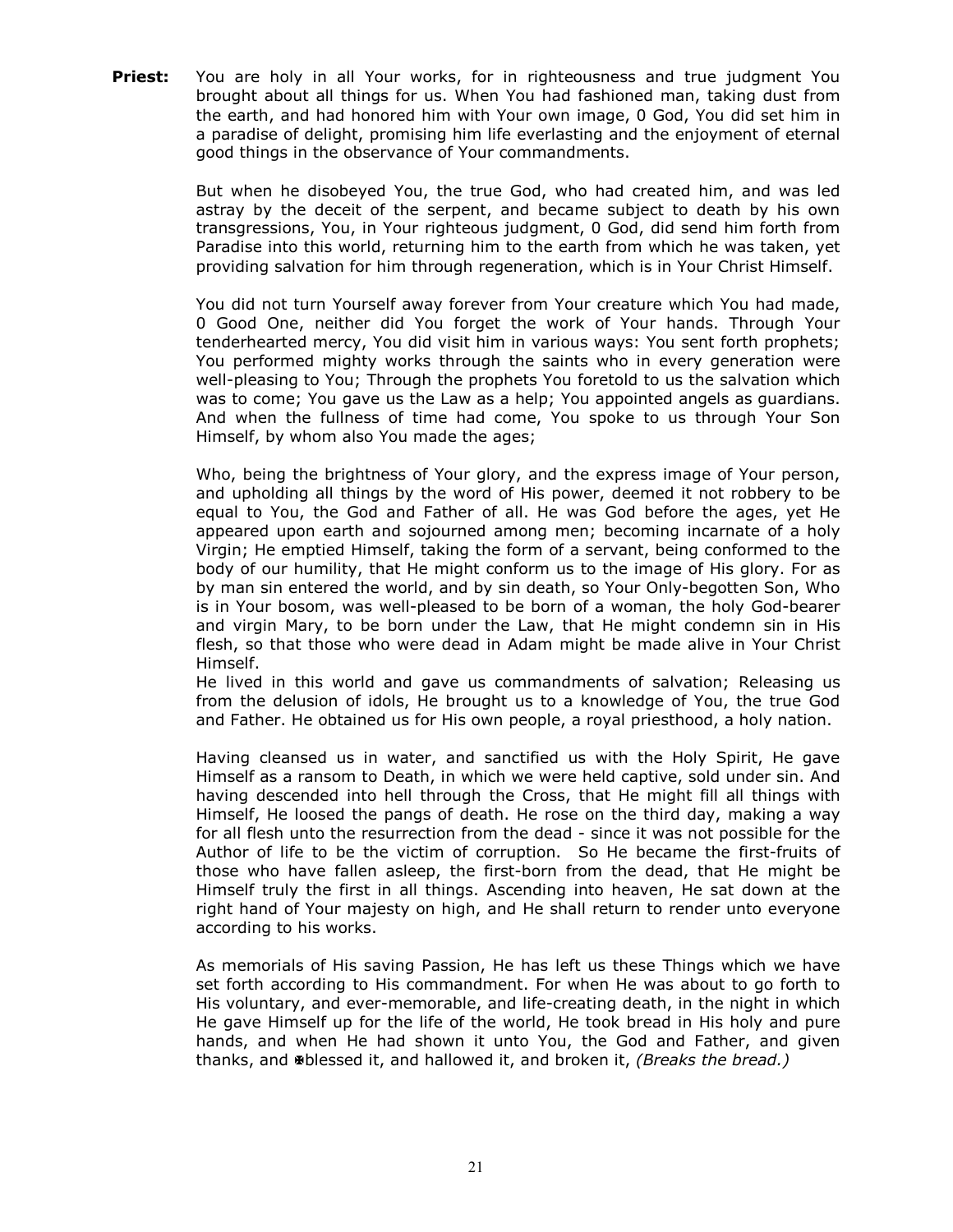He gave it to His holy disciples and apostles, saying: "Take, eat. This is My body which is broken for you, for the remission of sins."

#### **People: Amen!**

**Priest:** And likewise, after supper, He took the cup **Saying: "Drink of it all of you.** This is My blood of the New Covenant which is shed for you and for many for the remission of sins. Do this as often as you drink it in remembrance of me. For as often as you eat this Bread and drink of this Cup, you proclaim my death and confess my resurrection."

#### **People: Amen!**

**Priest:** *(Elevating the gifts)* Therefore, O Master, remembering His saving Passion and life-creating Cross, His three-day burial and resurrection from the dead, His ascension into heaven and sitting at Your right hand, and His glorious and awesome second coming, *(Crossing arms)* we offer You Your own from what is Your own, on behalf of all and for all.

#### **People: We praise You! We bless You! We give thanks to You, O Lord; and we pray unto You, O our God!**

Priest: We offer unto You this reasonable and bloodless worship, and ask You, and supplicate You: Send down Your Holy Spirit… *(All bow in honor)* …upon us and upon these gifts here offered, and bless and hallow them, *(elevates bread)* and show this bread to be the precious body of our Lord and God and Savior Jesus Christ,

#### **People: Amen!**

**Priest:** *(elevates cup) ...* and that which is in this chalice to be the precious blood of our Lord and God and Savior Jesus Christ,

#### **People: Amen!**

**Priest:** *(elevates both) …*given for the life of the world and its salvation!

#### **People: Amen! Amen! and Amen!**

#### *(The Priest places the gifts back on the table then continues.)*

**Priest:** And unite all of us to one another who become partakers of the one Bread and Cup in the communion of the Holy Spirit. Grant that none of us may partake of the holy Body and Blood of Your Christ for judgment or condemnation. Instead, may we find mercy and grace with all the saints who through the ages have been well-pleasing to You: forefathers, patriarchs, prophets, apostles, preachers, evangelists, martyrs, confessors, teachers, and every righteous spirit made perfect in faith. Especially for our holy, pure, blessed, and glorious Lady, the God-bearer and virgin Mary, *(A Theotokion hymn may be sung here.)* the holy prophet, forerunner, and baptizer, St. John, the holy, glorious and all-laudable apostles, and all Your saints, at whose supplication look down upon us, O God.

> We remember all who have fallen asleep before us in the hope of the resurrection to eternal life. Grant them rest where the light of Your countenance shines upon them.

#### **People: Amen!**

**Priest:** And make us worthy, O Master, that with boldness and without condemnation, we may dare to call on You, the Heavenly Father, in the words our Savior taught us saying:

# **People: Our Father, who art in heaven...**<br>**Priest:** For Thine is the kingdom and the po

For Thine is the kingdom and the power...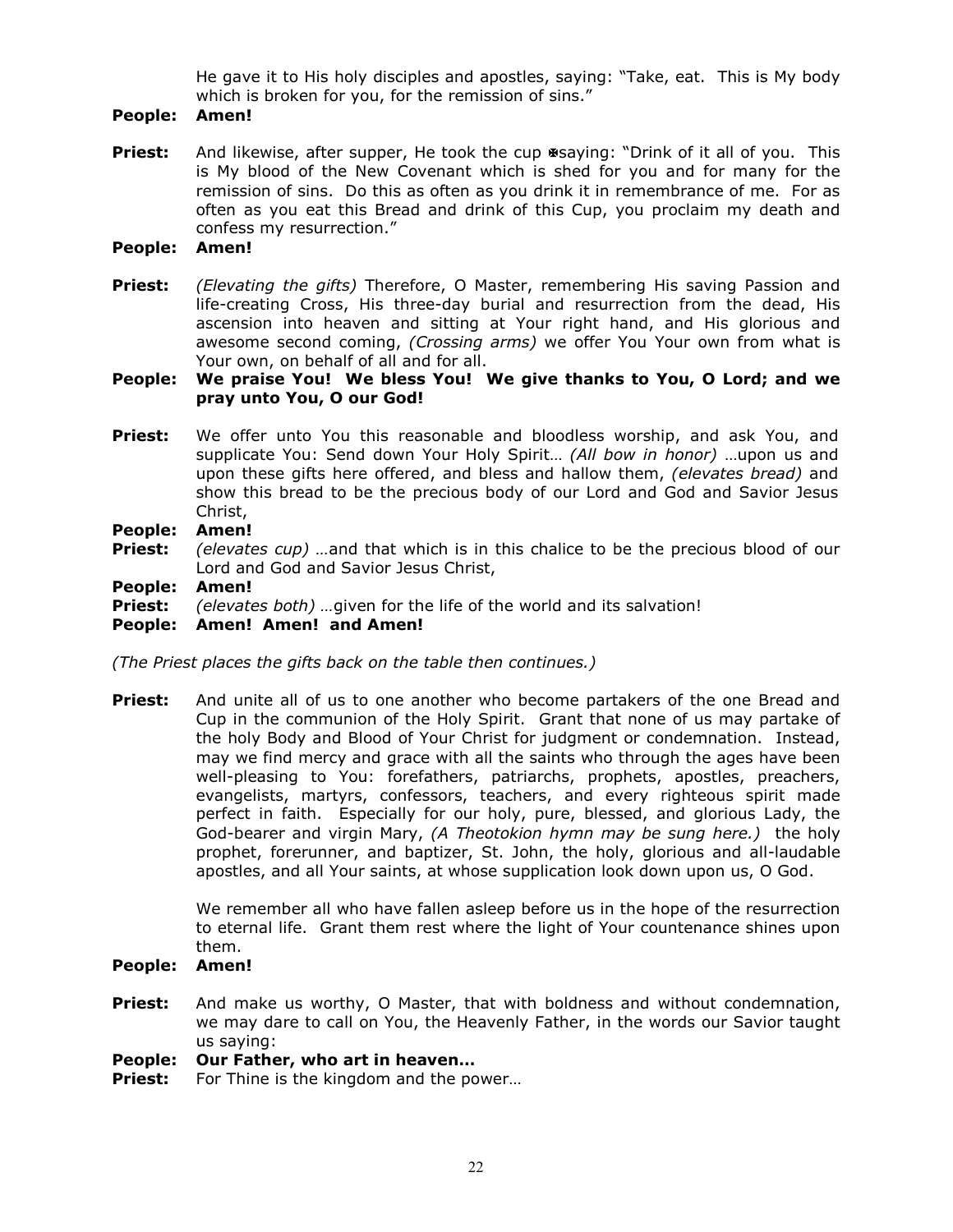**Deacon:** Let us bow our heads to the Lord!

#### **People: To You, O Lord.**

**Priest:** O Master, Lord, Father of compassion and God of every consolation: Bless, sanctify, guard, strengthen and confirm those who have bowed their heads to You. Withdraw them from every evil deed; apply them to every good work and make them worthy to partake without condemnation of these, Your most pure and life-creating Mysteries, for remission of sins and for the communion of the Holy Spirit.

Through the grace and compassion and love toward mankind of Your onlybegotten Son, with whom You are blessed, together with Your all-holy, good, and life-creating Spirit, now and ever and unto ages of ages

**People: Amen! Attend, O Lord Jesus Christ our God. Sanctify us from the throne of glory, You who sit on high with the Father, and are invisibly present with us; and by Your mighty hand impart to us Your most pure Body and precious Blood.**

*Go back to page 12 now and continue with the remainder of the Liturgy of St. John Chrysostom, beginning with "Let us attend!"*

#### **Anaphora of St. James**

- **Deacon:** Let us stand with dignity! Let us stand in awe! And in the peace of Christ, let us with full attention and gratitude lift up our lives and offer them in the holy bread and wine.
- **People: A gift of peace! A sacrifice of praise.**
- **Priest:**  $\overline{x}$ The grace of our Lord Jesus Christ, the love of God the Father, and the communion of the Holy Spirit be with you all!
- **People: And with your spirit.**
- **Priest:** Let us lift up our hearts!
- **People: We lift them up to the Lord.**
- **Priest:** Let us give thanks to the Lord!
- **People: It is fitting and right to worship the Father, and the Son, and the Holy Spirit: the Trinity one in essence and undivided.**
- **Priest:** Truly it is right and fitting, proper and necessary, to praise You, to hymn You, to bless You, to worship You, to glorify You, to give thanks to You, Fashioner of every creature, visible and invisible, the Treasury of the eternal good things, the Source of life and immortality, the God and Master of all, whose praise is sung by the heavens and the heavens of heavens and all their powers, the sun and the moon and the whole choir of stars, earth, sea and all that they contain; the heavenly Jerusalem, festival of the chosen, church of the first-born, who are inscribed in heaven; spirits of the Just and of Prophets, souls of Martyrs and Apostles; Angels, Archangels, Thrones, Dominions, Principalities, Authorities and dread Powers, the many-eyed Cherubim and the six-winged Seraphim, that with two wings cover their faces, with two their feet and with two they fly, as they cry out to one another with unceasing voices and with never silent hymns, with radiant voices singing the triumphant hymn of Your majestic glory, shouting, glorifying, crying aloud and saying:

*All Sing a Sanctus as the Priest goes behind the altar.*

**Priest:** Holy are You, King of the ages, Lord and giver of all holiness. Holy too is Your only-begotten Son, our Lord and Savior Jesus Christ, through whom You made all things. Holy too is Your all-holy Spirit, who searches all things, even Your depths, God and Father.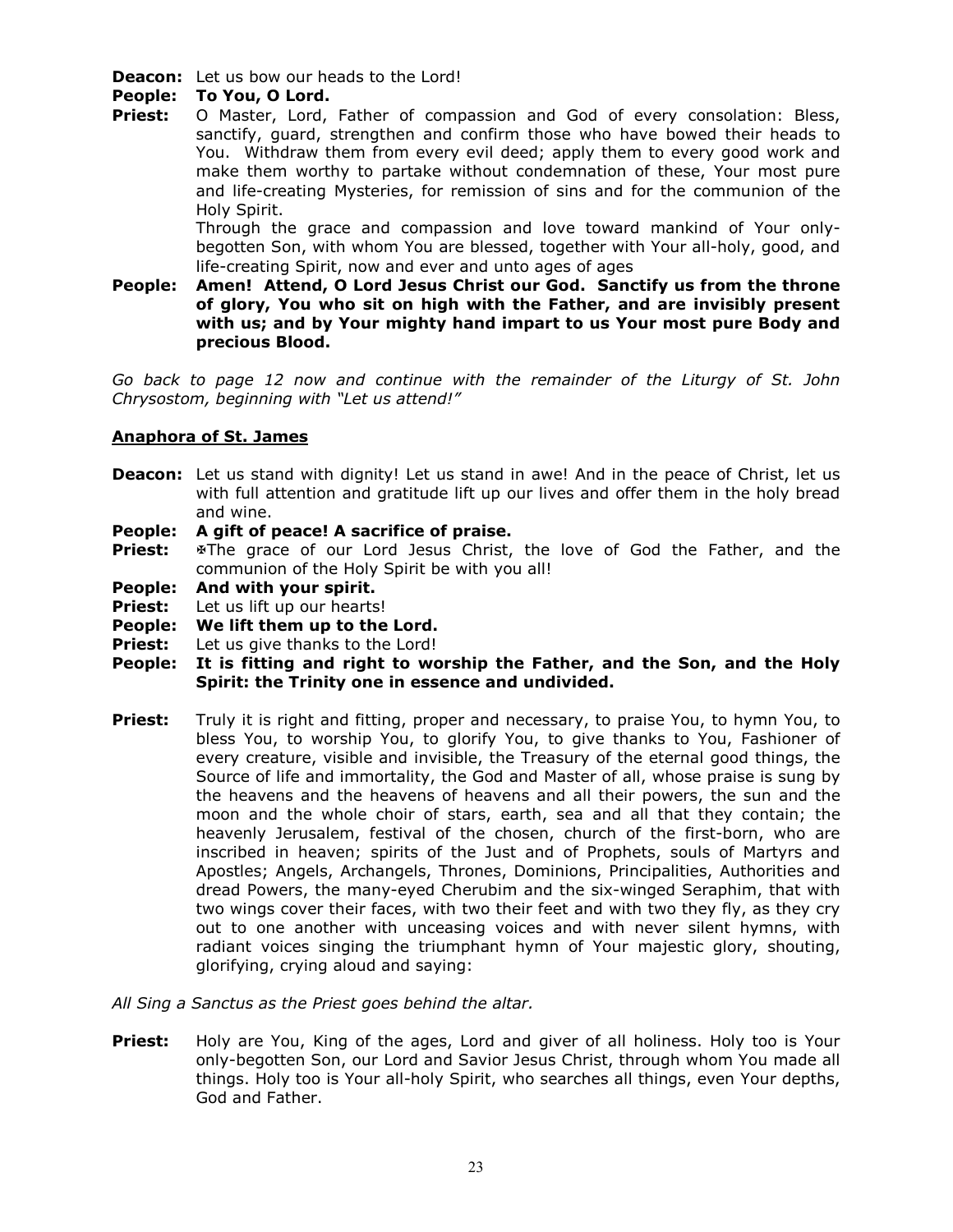Holy are You, all-powerful, fearsome, good, tender-hearted, compassionate to what You fashioned. You made mankind from earth, according to Your image and likeness, granting us the enjoyment of Paradise. But when we transgressed Your commandment and fell away, You did not forsake or abandon us, O Good One, but chastened us as a compassionate Father, called us through the Law, tutored us through the Prophets. Finally You sent Your only-begotten Son, our Lord Jesus Christ, forth into the world, to come and renew and raise up Your image. He came down from heaven and was incarnate from the Holy Spirit and Mary, the holy blessed Virgin and Mother of God, lived among mortals and disposed all things for the salvation of our race.

When He, the one without sin, was about to accept for us sinners His voluntary and life-giving death through a cross, on the night He was given up, or rather gave himself up, for the life and salvation of the world,…

...taking bread in His holy, immaculate and unblemished and immortal hands, looking up to heaven and showing it to you, His Father, giving thanks, blessing, sanctifying and breaking it *(breaks the bread)*, He shared it among His holy and blessed Disciples and Apostles, saying:

"Take, eat. This is my body which is broken and distributed for you for the forgiveness of sins."<br>**Amen.** 

#### **People:**

- **Priest:** Likewise after supper, taking the cup and gazing up to heaven and showing it to you, His Father, giving thanks, blessing, sanctifying it with the Holy Spirit, He shared it among His holy and blessed Disciples and Apostles, saying: "Drink from this all of you. This is my blood of the new covenant, which is poured out and distributed for you and for many for the forgiveness of sins. Do this in remembrance of Me."
- **People: Amen.**
- **Priest:** For as often as we eat this bread and drink this cup, we proclaim the death of the Son of Man, and confess His resurrection, until He comes.
- **People: Your death, Lord, we proclaim, and Your resurrection we confess.**
- **Priest:** *(Elevating gifts)* Therefore, we sinners too, remembering His life-giving sufferings and the saving Cross, His death and burial and resurrection from the dead on the third day, His ascension into heaven and sitting at Your right hand, Father, and His second, glorious and fearsome coming, when He comes in glory to judge the living and the dead, when He will render to each according to their works, or rather according to His compassion, *(crossing arms)* offer to You, Master, this awesome sacrifice without shedding of blood, asking that You do not act towards us according to our sins, but that, according to Your kindness and ineffable love for mankind, setting aside and wiping out the record of the debt against us who call out to You, that You would grant us Your heavenly and eternal gifts, which eye has not seen, nor ear heard, nor has it entered the human heart the things that You have prepared, O God, for those who love You. Your people and Your Church entreat You.

#### **People: Have mercy on us, Lord God, the Father, the Almighty.**

**Priest:** Have mercy on us, Lord God, the Father, the Almighty. Have mercy on us, God our Savior.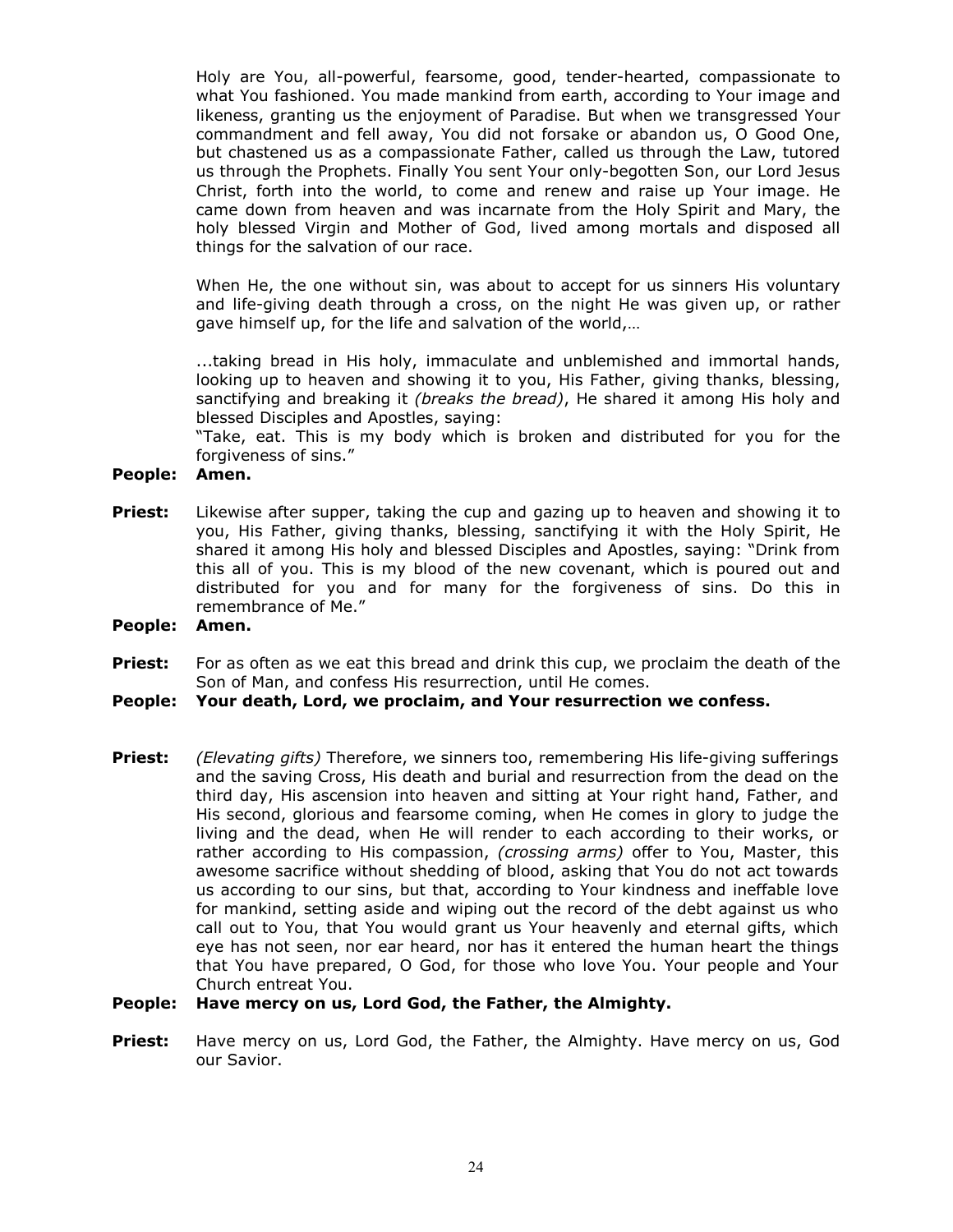Have mercy on us, O God, in accordance with Your great mercy, and send forth upon these holy gifts, here set forth, Your all-holy Spirit, the Lord and giver of life, enthroned with You, God and Father, and Your only-begotten Son, coreigning, consubstantial and co-eternal, who spoke by the Law and the Prophets and by Your New Covenant, who came down in the form of a dove upon our Lord Jesus Christ in the river Jordan, and rested upon Him, who came down upon Your holy Apostles in the form of fiery tongues in the upper room on the day of Pentecost. Your same all-holy Spirit, Lord, send down on us *(All bow in honor)* and on these gifts here set forth, that having come by His holy, good and glorious presence, *(elevating the bread)* he may sanctify this bread and make it the holy Body of Christ,…

#### **People: Amen.**

**Priest:** *(elevating the cup)* ...and this cup the precious Blood of Christ,...

#### **People: Amen.**

**Priest:** *(elevating the plate and the cup)* ...that they may become for all those who partake of them for forgiveness of sins and everlasting life; for sanctification of souls and bodies; for a fruitful harvest of good works; for the strengthening of Your Holy, Catholic and Apostolic Church, which You founded on the rock of the faith, so that the gates of Hell might not prevail against it, delivering it from every heresy and from the scandals caused by those who work iniquity, and from the enemies who arise and attack it, until the consummation of the age.

#### **People: Amen, Amen, and Amen!**

*The Priest places the gifts back on the altar and continues:*

- **Priest:** We make this offering to You, Master, for all whom You glorified by the divine Epiphany of Your Christ and the visitation of Your all-holy Spirit; for Your holy, Catholic and Apostolic Church throughout the whole inhabited world. Richly bestow on it now too, Master, the gifts of Your all-holy Spirit.
- **People: Remember, Lord our God.**

Also be pleased to remember, Lord, those who have been well-pleasing to You from the beginning of time, generation by generation, holy Fathers, Mothers, Patriarchs, Prophets, Apostles, Martyrs, Confessors, Teachers, Ascetics, and every righteous spirit, made perfect in faith, especially our all-holy and pure Lady, Mother of God and Blessed Virgin Mary,

- **People: Remember, Lord, our God.**
- **Priest:** The holy, glorious Prophet, Forerunner and Baptist John, the holy Apostles and Evangelists, the holy Prophets, Patriarchs and Righteous ones, the holy Martyrs and Confessors and all the Saints, not because we are worthy to commemorate their blessedness, but that they too, as they stand before Your dread and terrible judgment seat, may in return remember our wretchedness.
- **People: Remember, Lord our God.**

*(Here he may speak the names on the diptychs)*.

**Priest:** Remember all these, O Lord, the God of spirits and all flesh, those we have remembered and those we have not. Give them rest in the land of the living, in Your kingdom, in the delight of Paradise, in the bosom of Abraham, Isaac and Jacob, our holy Fathers, whence pain, grief and sighing have fled away, where the light of Your face watches and shines out for ever.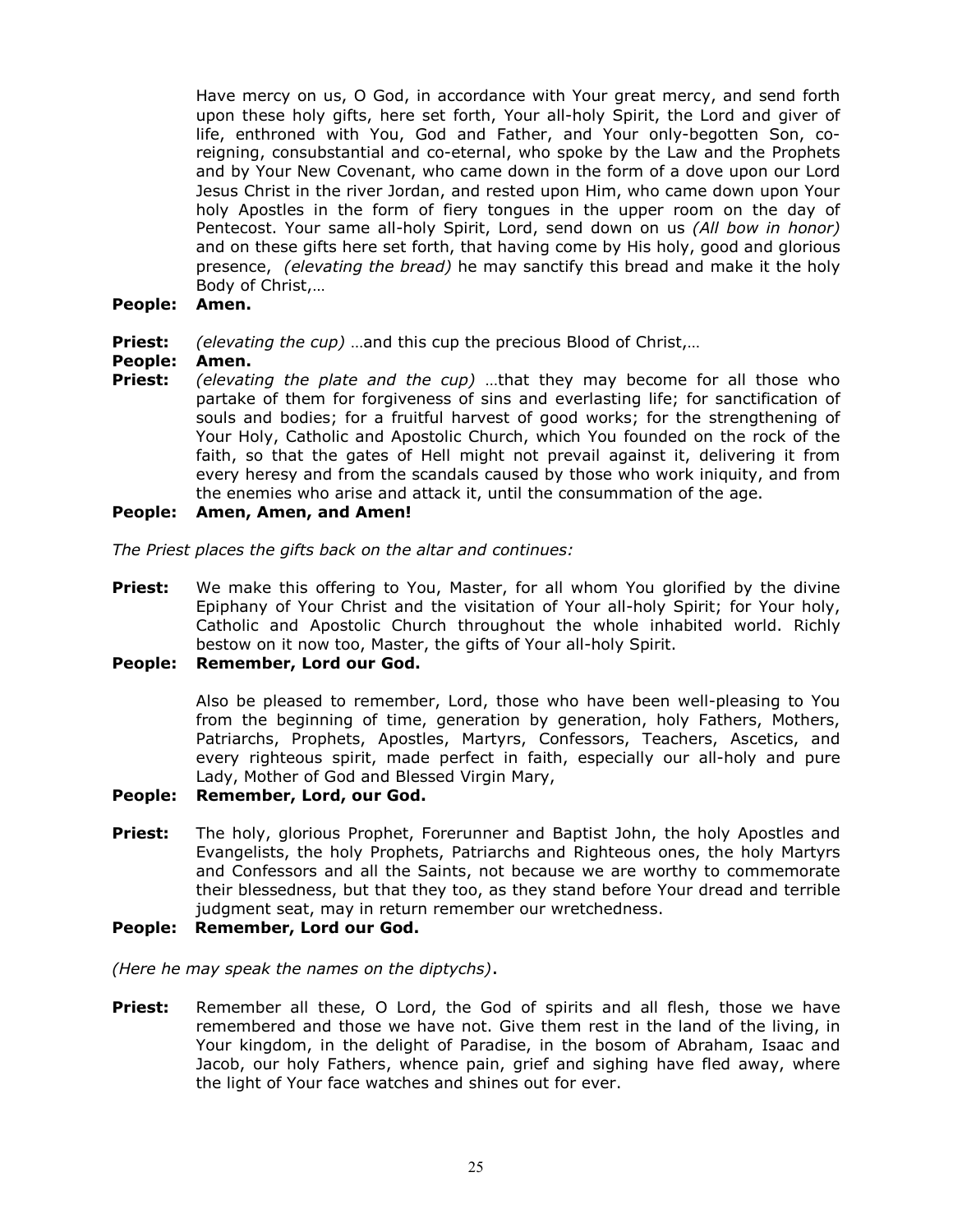By the grace, compassion and love for mankind of Your Christ, with whom You are blessed and glorified with Your all-holy, good and life-giving Spirit, now and for ever, and to the ages of ages.

#### **People: Amen.**

- **Priest:** And count us worthy, Master, Lord who loves mankind, with boldness and without condemnation, with a pure heart, enlightened soul, face unashamed, lips that are sanctified to dare to call upon You, the holy God in heaven, as Father, and to say:
- **People: Our Father, who art in heaven, hallowed be Thy Name. Thy Kingdom come. Thy will be done, on earth as it is in heaven. Give us this day our daily bread; and forgive us our trespasses, as we forgive those who trespass against us; and lead us not into temptation, but deliver us from the evil one.**
- **Priest:** Do not lead us into temptation that we cannot endure, Lord of powers, who knows our weakness, but deliver us from the evil one and from his works, and from all his influence and guile, for the sake of Your holy Name, that has been invoked upon our lowliness. For Yours is the Kingdom, the power and the glory, of the Father, the Son and the Holy Spirit, now and for ever, and to the ages of ages.
- **People: Amen.**
- **Priest:** Peace to all.
- **People: And to your spirit.**
- **Deacon:** Let us bow our heads to the Lord.
- **People: To You, O Lord.**
- **Priest:** We, Your servants, Lord, have bowed our necks to You before Your holy altar, awaiting rich mercies from You.

Send forth to us now, Master, Your rich grace and blessing, and sanctify our souls and bodies and spirits, that we may become worthy communicants and partakers of Your holy mysteries for forgiveness and everlasting life. For You, our God, are to be worshipped and glorified, with Your only-begotten Son and Your all-holy Spirit, now and for ever, and to the ages of ages.

- **People: Amen.**
- **Priest:** And the grace and mercies of the holy, consubstantial, uncreated, indivisible and adored Trinity shall be with you.

**People: And also with you.**

*Go back to page 12 now and continue with the remainder of the Liturgy of St. John Chrysostom, beginning with "Let us attend!"*

#### **Anaphora from the Western Rite Orthodox Liturgy**

- **Deacon:** Let us stand with dignity! Let us stand in awe! And in the peace of Christ, let us with full attention and gratitude lift up our lives and offer them in the holy bread and wine.
- **People: A gift of peace! A sacrifice of praise.**
- **Priest:**  $\text{#The grace of our Lord Jesus Christ, the love of God the Father, and the$ communion of the Holy Spirit be with you all!
- **People: And with your spirit.**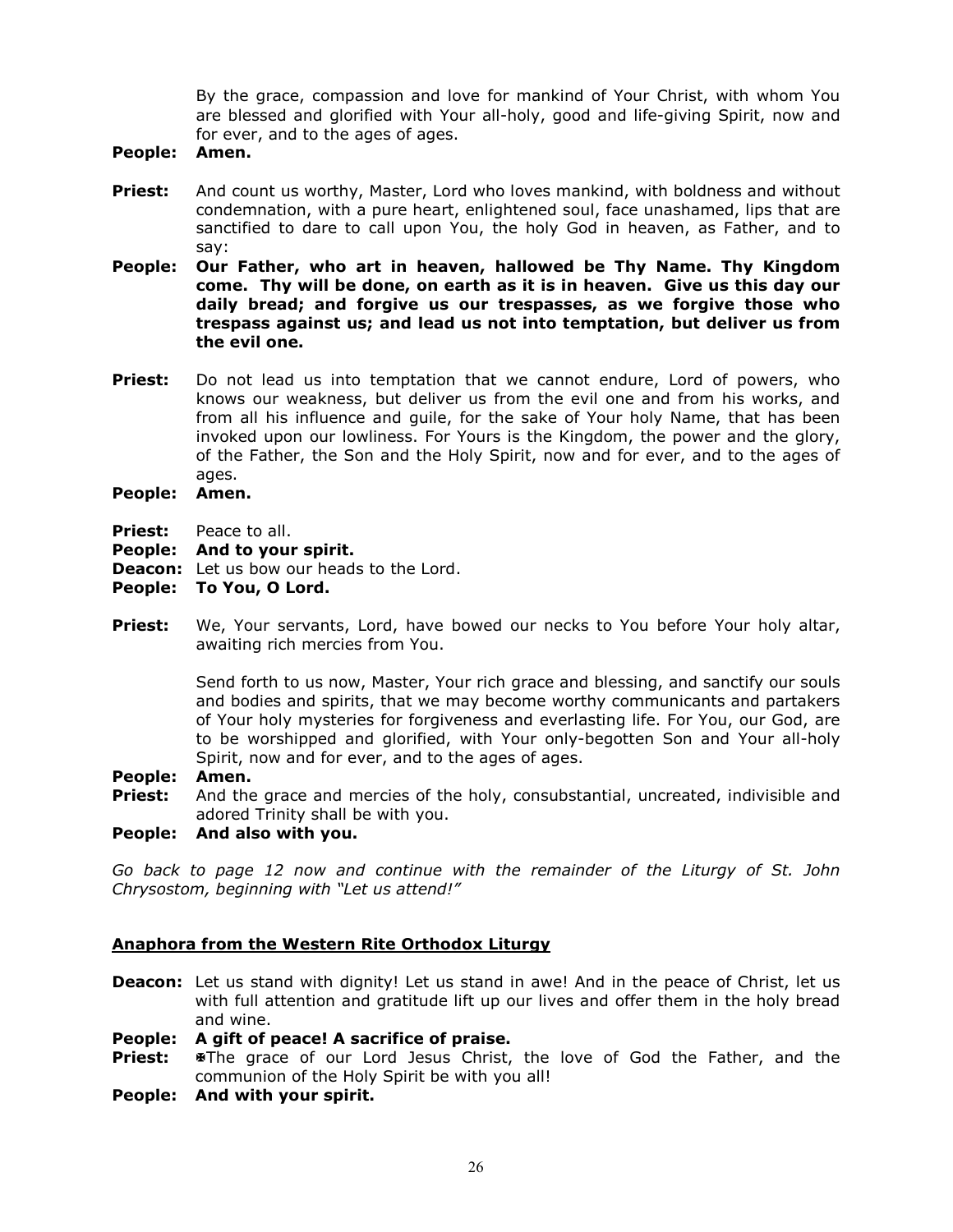**Priest:** Let us lift up our hearts!

**People: We lift them up to the Lord.**

**Priest:** Let us give thanks to the Lord!

**People: It is fitting and right to worship the Father, and the Son, and the Holy Spirit: the Trinity one in essence and undivided.**

**Priest:** It is truly right to glorify you, Father, and to give you thanks; for you alone are God, living and true, dwelling in light inaccessible from before time and forever. Fountain of life and source of all goodness, you made all things and fill them with your blessing; you created them to rejoice in the splendor of your radiance.

> Countless throngs of angels stand before you to serve you night and day; and, beholding the glory of your presence, they offer you unceasing praise. Joining with them, and giving voice to every creature under heaven, we acclaim you, and glorify your Name, as we sing,

- *All Sing a Sanctus as the Priest goes behind the altar.*
- **Priest:** We acclaim you, holy Lord, glorious in power. Your mighty works reveal your wisdom and love. You formed us in your own image, giving the whole world into our care, so that, in obedience to you, our Creator, we might rule and serve all your creatures.

When our disobedience took us far from you, you did not abandon us to the power of death. In your mercy you came to our help, so that in seeking you we might find you. Again and again you called us into covenant with you, and through the prophets you taught us to hope for salvation.

Father, you loved the world so much that in the fullness of time you sent your only Son to be our Savior. Incarnate by the Holy Spirit, born of the Virgin Mary, he lived as one of us, yet without sin. To the poor he proclaimed the good news of salvation; to prisoners, freedom; to the sorrowful, joy. To fulfill your purpose he gave himself up to death; and, rising from the grave, destroyed death, and made the whole creation new.

And, that we might live no longer for ourselves, but for him who died and rose for us, he sent the Holy Spirit, his own first gift for those who believe, to complete his work in the world, and to bring to fulfillment the sanctification of all.

#### *(The following is done with the usual rubrics)*

When the hour had come for him to be glorified by you, his heavenly Father, having loved his own who were in the world, he loved them to the end; at supper with them he took bread, and when he had given thanks to you, he broke it, and gave it to his disciples, and said, "Take, eat: This is my Body, which is given for you. Do this for the remembrance of me."

After supper he took the cup of wine; and when he had given thanks, he gave it to them, and said, "Drink this, all of you: This is my Blood of the new Covenant, which is shed for you and for many for the forgiveness of sins. Whenever you drink it, do this for the remembrance of me."